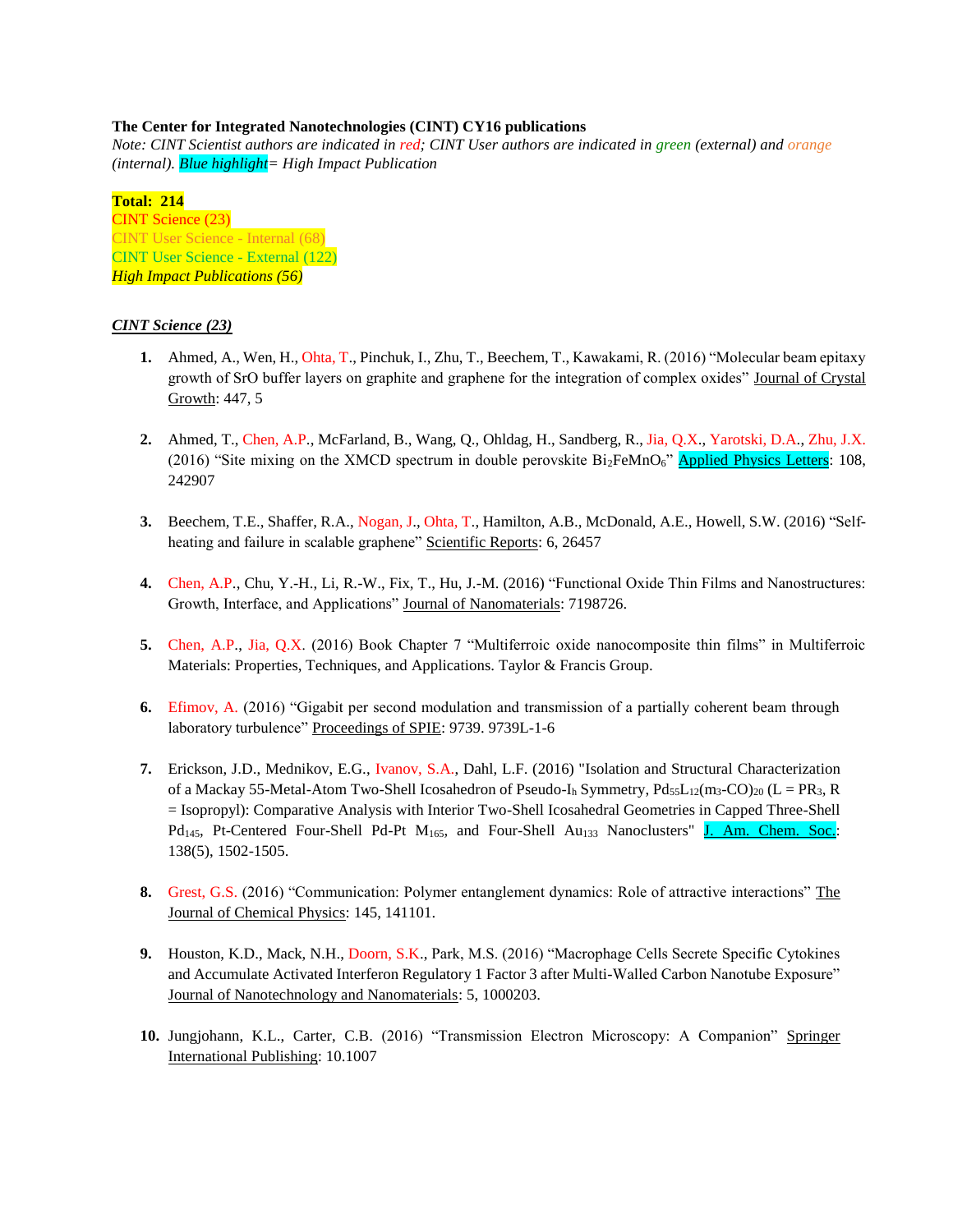- **11.** Leroy, F., Passanante, T., Chynis, F., Curiotto, S., Bussmann, E.B., Muller, P. (2016) "Catalytically enhanced thermal decomposition of chemically grown silicon oxide layers of Si (001)" Applied Physics Letters: 108, 111601
- **12.** Liu, S., Keeler, G.A., Reno, J.L., Sinclair, M.B., Brener, I. (2016) "III-V semiconductor nanoresonators- A new strategy for passive, active, and nonlinear all-dielectric metamaterials" Advanced Optical Materials: 10.1002
- **13.** Neupane, M., Alidoust, N., Hosen, M.M., Zhu, J.-X., Dimitri, K., Xu, S.-Y., Dhakal, N., Sankar, R., Belopolski, I., Sanchez, D.S., Chang, T.-R., Jeng, H.-T., Miyamoto, K., Okuda, T., Lin, H., Bansil, A., Kaczorowski, D., Chou, F., Hasan, M.Z., Durakiewicz, T. (2016) "Observation of the spin-polarized surface state in a noncentrosymmetric superconductor BiPd" Nature Communications: 7:13315
- **14.** Phipps, M.L., Lillo, A.M., Shou Y., Schmidt, E.N., Paavola, C.D., Swanson, B.I., Bradbury, A.R.M., Martinez, J.S. (2016) "Affinity Ligands from "Helper Cell" Peptide Libraries" PLOS One: 11 (9)
- **15.** Quintero, N.R., Mertenz, F.G., Efimov, A., Bishop, A.R. (2016) "Soliton dynamics in optical fibers using the generalized traveling-wave method" Physical Review E: 93, 042214
- **16.** Salerno, K.M., Frischknecht, A.L., Stevens, M.J. (2016) "Charged Nanoparticle Attraction in Multivalent Salt Solution: A Classical-Fluids Density Functional Theory and Molecular Dynamics Study" Journal of Physical Chemistry B: 120, 5927−5937.
- **17.** Seo, M.A., Yamaguchi, H., Mohite, A.D., Boubanga-Tombet, S., Blancon, J.C., Najmaei, S., Ajayan, P.M., Lou, J., Taylor, A.J., Prasankumar, R.P. (2016) "Ultrafast optical microscopy of single monolayer molybdenum disulfide flakes" Scientific Reports: 6, 21601
- **18.** Ting, C.L., Sorensen-Unruh, K.E., Stevens, M.J., Frischknecht, A.L. (2016) "Nonequilibrium simulations of model ionomers in an oscillating electric field" The Journal of Chemical Physics 145, 044902.
- **19.** White, A.J., Tretiak, S., Mozyrsky, D. (2016) "Coupled wave-packets for non-adiabatic molecular dynamics: a generalization of Gaussian wave-packet dynamics to multiple potential energy surfaces" Chemical Science: 7, 4905
- **20.** Yoo, J., Yi, G.C., Chon, B., Joo, T., Wang, Z. (2016) "Luminescence dynamics of bound exciton of hydrogen doped ZnO nanowires" Journal of Luminescence: 176, 278
- **21.** Zhang, P., Phipps, M.E., Goodwin, P.M., Werner, J.H. (2016) "Light-sheet microscopy by confocal line scanning of dual-Bessel beams" Journal of Biomedical Optics: Vol. 21(10) doi: 10.1117/1.JBO.21.10.100502.
- **22.** Zhu, J.X. (2016) "First-principles simulations for transition metal oxide multiferroics" Multiferroic Materials: Properties, Techniques, and Applications:
- **23.** Zhu, J.X., Janoschek, M., Chaves, D.S., Cezar, J.C., Durakiewicz, T., Ronning, F., Sassa, Y., Mansson, M., Scott, B.L., Wakeham, N., Bauer, E.D., Thompson, J.D. (2016) "Electronic correlation and magnetism in the ferromagnetic metal Fe3GeTe2" Physics Review B: 93, 144404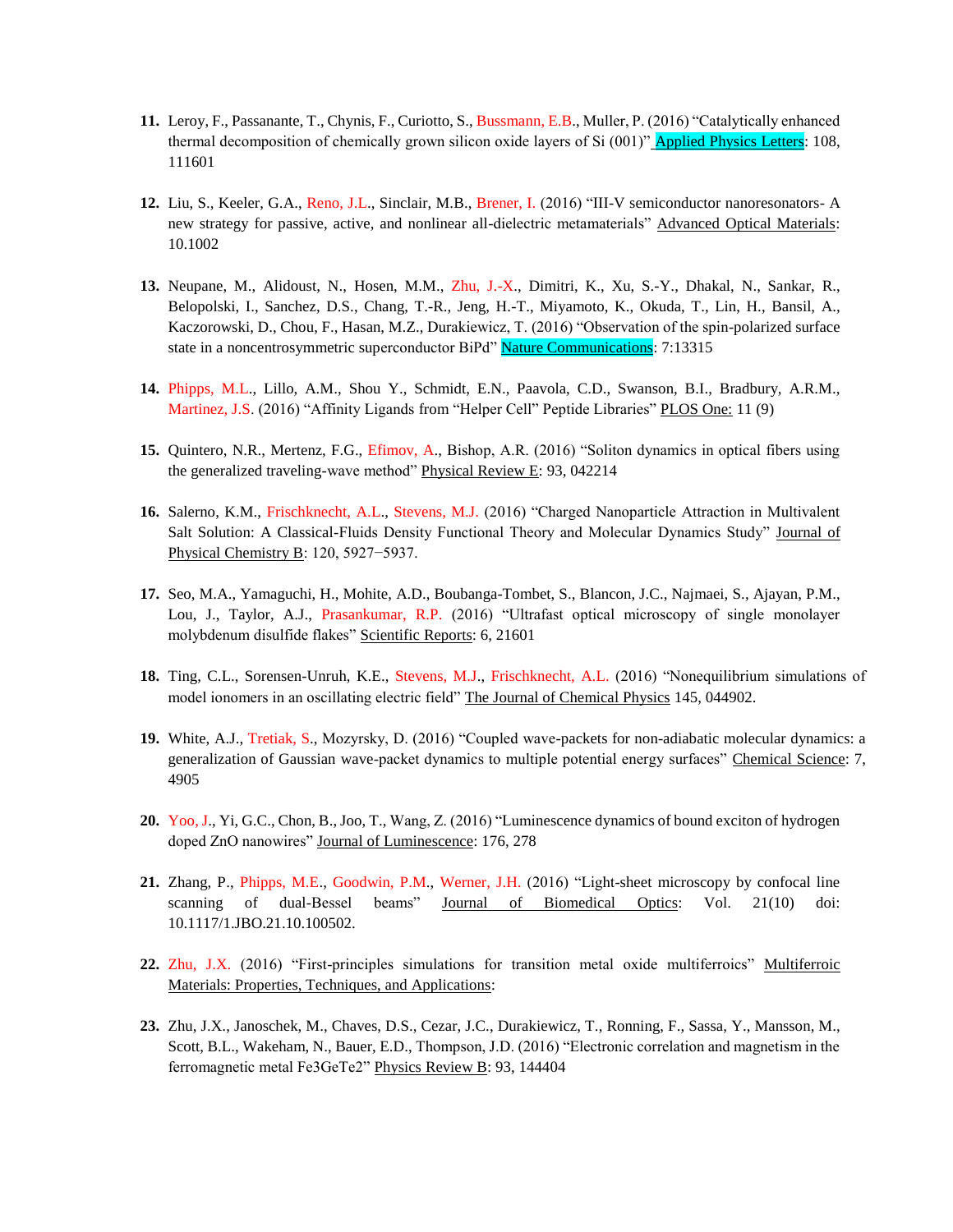### *CINT User Science – Internal (68)*

- **1.** Abraham, J.B.S., Aguirre, B.A., Pacheco, J.L., Vizkelethy, G., Bielejec, E. (2016) "Fabrication and characterization of a co-planar detector in diamond for low energy single ion implantation" Applied Physics Letters: 109, 063502; doi: [http://dx.doi.org/10.1063/1.4960968.](http://dx.doi.org/10.1063/1.4960968) U2013A0008
- **2.** Ahmed, T., Chen, A.P., Yarotski, D.A., Trugman, S.A., Jia, Q., Zhu, J.X. (2016) "Magnetic, electronic and optical properties of double perovskite Bi2FeMnO6" APL Material: 5, 035601
- **3.** Appelhans, L.N., Finnegan, P.S., Massey, L.T., Luk, T.S., Rodriguez, M.A., Brumbach, M.T., McKenzie, B., Craven, J.M. (2016) "Transformation of amorphous TiO2 to a hydronium oxofluorotitanate and applications as an HF sensor" Sensors and Actuators B: 228, 117-123\
- **4.** Azad, K., Kort-Kamp, W.J.M., Sykora, M., Weisse-Bernstein, N.R., Luk, T.S., Taylor, A.J., Dalvit, D.A.R., Chen, H.-T. (2016) "Metasurface Broadband Solar Absorber" Scientific Reports: 6, 20347. U2015B0109
- **5.** Balog, E.R.M., Ghosh, K., Park, Y.-I., Hartung, V., Sista, P., Rocha, R.C., Wang, H.-L., Martinez, J.S. (2016) "Optical properties of a pH-sensitive and thermosresponsive hydrogel made from a genetically engineered polymer and phenylene vinylene oligomer" ACS Biomat. Sci. & Eng: 2 (7), 1135-1142
- **6.** Bjorgaard, J.A., Sifain, A.E., Nelson, T., Myers, T.W., Veauthier, J.M., Chavez, D.E., Scharff, J., Tretiak, S. (2016) "Two-photon absorption in conjugated energetic molecules" Journal of Physical Chemistry A: 120, 4455
- **7.** Bjorgaard, J.A., Velizhanin, K.A., Tretiak, S. (2016) "Nonequilibrium solvent effects in Born-Oppenheimer molecular dynamics for ground and excited electronic states" Journal of Chemical Physics: 144, 154104
- **8.** Blancon, J.C., Nie, W., Neukirch, A.J., Gupta, G., Tretiak, S., Mohite, A.D., Crochet, J. (2016) "The effects of electronic impurities and electron-hole recombination dynamics on large-grain organic-inorganic perovskite photovoltaic efficiencies" **Advanced Functional Materials**: 26, 4283
- **9.** Boubanga-Tombet, S., Wright, J.B., Lu, P., Williams, M.R.C., Li, C., Wang, G.T., Prasankumar, R.P. (2016) "Ultrafast carrier capture and Auger recombination in single InGaN/GaN multiple quantum well nanowires" ACS Photonics: 3, 2237 2016AC0012
- **10.** Bowlan, P., Trugman, S.A., Wang, X., Dai, Y.M., Cheong, S.W., Bauer, E.D., Taylor, A.J., Yarotski, D.A., Prasankumar, R.P. (2016) "Directly probing spin dynamics in insulating antiferromagnets using ultrashort terahertz pulses," Physical Review B: 94, 184429
- **11.** Bowlan, P., Trugman, S.A., Bowlan, J., Zhu, J.X., Hur, N.J., Taylor, A.J., Yarotski, D.A., Prasankumar, R.P.  $(2016)$  "Probing ultrafast spin dynamics in the antiferromagnetic multiferroic HoMnO<sub>3</sub> through a magnon resonance," Physical Review B: 94, 100400
- **12.** Bufford, D., Stauffer, D., Mook, W.M., Syed Asif, S.A., Boyce, B.L., Hattar, K. (2016) "High cycle fatigue in the transmission electron microscope" Nano Letters: 16, 85
- **13.** Campione, S., Kim, I., de Ceglia, D., Keeler, G.A., Luk, T.S. (2016) "Experimental verification of epsilonnear-zero plasmon polariton modes in degenerately doped semiconductor nanolayers" Optics Express: **24**(16) 18782-18789.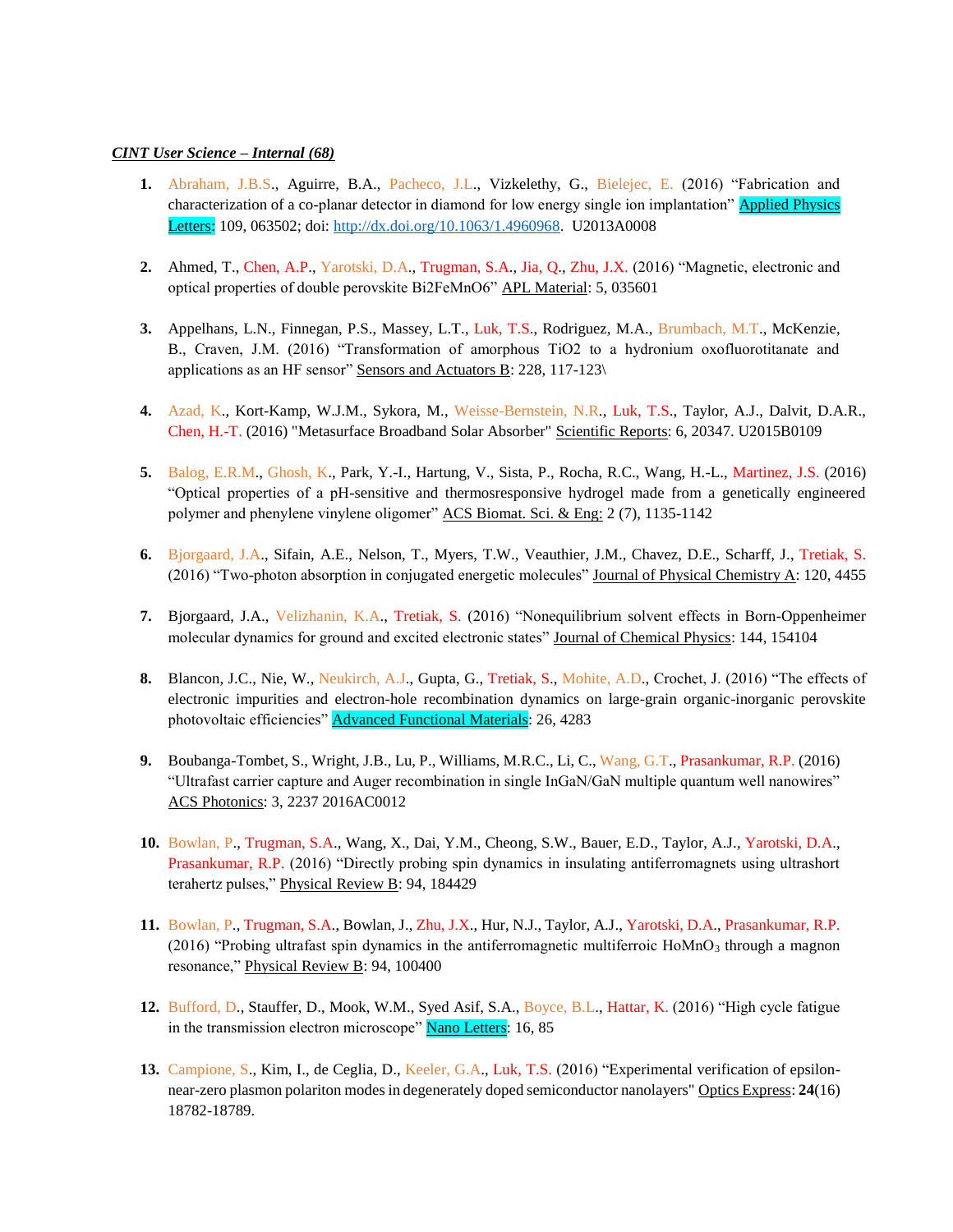- **14.** Campione, S., Liu, S., Basilio, L.I., Warne, L.K., Langston, W.L., Luk, T.S., Wendt, J.R., Reno, J.L., Keeler, G.A., Brener, I., Sinclair, M.B. (2016) "Broken Symmetry dielectric resonators for high quality factor fano metasurfaces" ACS Photonics: 10.1021
- **15.** Campione, S., Wendt, J.R., Keeler, G.A., Luk, T.S. (2016) "Near-Infrared Strong Coupling between Metamaterials and Epsilon-Near-Zero Modes in Degenerately Doped Semiconductor Nanolayers" ACS Photonics: 3 (2), 293-297. U2014B0083
- **16.** Chakraborty, S., Rocha, R.C., Desireddy, A., Artyushkova, K., Sanchez, T.C., Perry, A.T., Atanassov, P., Martinez, J.S. (2016) "Gold nanocluster formation using morpholino oligomer as template and assembly agnet within hybrid bio-nanomaterials" RSC Advances: 6 (93)
- **17.** Chaudhari, M.I., Nair, J.R., Pratt, L.R., Soto, F.A., Balbuena, P.B., Rempe, S.B. (2016) "Scaling Atomic Partial Charges of Carbonate Solvents for Lithium Ion Solvation and Diffusion" Journal of Chemical Theory and Computation 12 5709
- **18.** Chen, Y., Li, N., Bufford, D.C., Li, J., Hattar, K., Wang, H., Zhang, X., (2016) "In situ study of heavy ion irradiation response of immiscible Cu/Fe multilayers" Journal of Nuclear Materials: 475, 274.
- **19.** Cheng G.M., Xu W.Z., Wang Y.Q., Misra A., Zhu Y.T. (2016) "Grain size effect on radiation tolerance of nanocrystalline Mo", Scripta Materialia, 123 90-94.
- **20.** Choi, B., Torrezan, A.C., Strachan, J.P., Kotula, P.G., Lohn, A.J., Marinella, M.J., Li, Z., Williams, R.S., Yang, J.J. (2016) "High-speed and low-energy nitride memristors" **Advanced Functional Materials**: 26, 29.
- **21.** Ghosh, A., Ahmed, T., Yarotski, D.A., Nakhmanson, S.M., Zhu, J.X. (2016) "Oxygen vacancy effects on double perovskite Bi2FeMnO6: A first-principles study" Europhysics Letters: 116, 57002
- **22.** Greene, A.C., Henderson, I.M., Gomez, A., Paxton, W.F., VanDelinder, V., and Bachand, G.D. (2016) "The role of membrane fluidization on the gel-assisted formation of giant polymersomes" PLoS One: 11(7)
- **23.** Greene, A.C., Sasaki, D.Y., and Bachand G.D. (2016) "Forming giant-sized polymersomes using gel-assisted rehydration" J. Vis. Exp.: 111
- **24.** Grubjesic, S., Ringstrand, B.S., Jungjohann, K.L., Brombosz, S.M., Seifert, S., Firestone, M.A. (2016) "Cascade synthesis of a gold nanoparticle-network polymer composite" Nanoscale: 8, 2601.
- **25.** Harper, J.C., Andrews, J.M., Ben, C., Hunt, A.C., Murton, J.K., Carson, B.D., Bachand, G.D., Lovchik, J.A., Arndt, W.D., Finley, M.R., and Edwards, T.L. (2016) "Magnetic-adhesive based valves for microfluidic devices used in low-resource settings" Lab Chip: 16, 4142
- **26.** Hartmann, N.F., Pramanik, R., Dowgiallo, A.-M., Ihly, R., Blackburn, J.L., Doorn, S.K. (2016) "Photoluminescence Imaging of Polyfluorene Surface Structures on Semiconducting Carbon Nanotubes: Implications for Thin Film Exciton Transport" **ACS Nano:** 10, 11449.
- **27.** Kim, M., Adamska, L., Hartmann, N.F., Kwon, H., Velizhanin, K.A., Piao, Y., Powell, L.R., Meany, B., Doorn, S.K., Tretiak, S., Wang, Y. (2016) "Fluorescent Carbon Nanotube Defects Manifest Substantial Vibrational Reorganization" Journal of Physical Chemistry C:120, 11268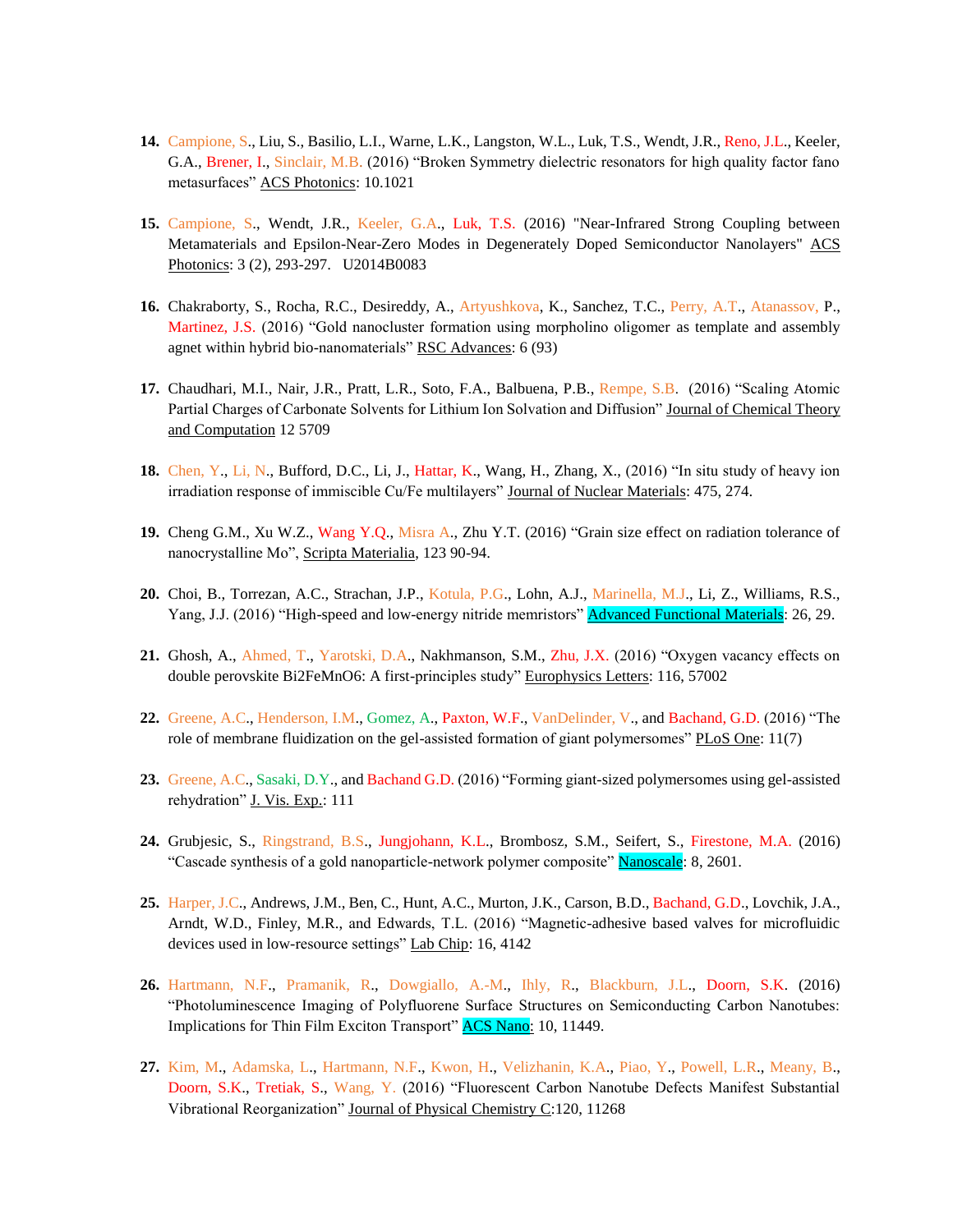- **28.** Kuo, C.Y., Liu, Y., Yarotski, D., Li, H., Xu, P., Hu, H.J., Tretiak, S., Wang, H.L. (2016) "Synthesis, electrochemistry, STM investigation of oligothiphene self-assemblies with superior structural order and electronic properties" Chemical Physics: 481-191
- **29.** Laroche, D., Huang, S.H., Chuang, Y., Li, J.Y., Liu, C.W., Lu, T.M. (2016) "Magneto-transport analysis of an ultra-low density two-dimensional hole gas in an undoped strained Ge/SiGe heterostructure" Applied Physics Letters: 108, 233504
- **30.** Lawrence, D., Tran, C., Mallajosyula, A.T., Doorn, S.K., Mohite, A., Gupta, G., Kalra, V., (2016) "High-Energy Density Nanofiber-Based Solid State Supercapacitors" Journal of Material Chemisty A: 4, 160.
- **31.** Leenheer, A., Jungjohann, K.L., Zavadil, K., Harris, C.T. (2016) "Phase Boundary Propagation in Li-alloying battery electrodes revealed by liquid-cell TEM" ACS Nano: 10(6), 5670.
- **32.** Li, C., Liu, S., Luk, T.S., Figiel, J.J., Brener, I., Brueck, S.R.J., Wang, G.T. (2016) "Intrinsic polarization control in rectangular GaN nanowire lasers" Nanoscale: 8, 5682
- **33.** Li, N., Demkowicz, M., Mara, N.A., Wang, Y., Misra, A., (2016) "Hardening due to Interfacial He Bubbles in Nanolayered Composites" Materials Research Letters 4 (2), 75
- **34.** Li, N., Wang, J.W., Mao, S., Wang, H., (2016) "In situ nanomechanical testing of twinned metals in a transmission electron microscope" MRS Bulletin: 41, 305
- **35.** Li, Y., Zhou, W., Xin, S., Li, S., Zhu, J., Lü, X., Cui, Z., Jia, Q. X., Zhou, J., Zhao, Y., and Goodenough, J. B., (2016) "Fluorine-Doped Antiperovskite Electrolyte for All-Solid-State Lithium-Ion Batteries" Angewandte Chemie International Edition: 55, 9965–9968.
- **36.** Li, Y., Zhou, W., Chen, X., Lü, X., Cui, Z., Xin, S., Xue, L., Jia, Q.X., Goodenough, J. B., (2016) "Mastering the Interface for Advanced All-Solid-State Lithium Rechargeable Batteries" Proceedings of the National Academy of Sciences: 113, 13313-13317.
- **37.** Liu, S., Sinclair, M.B., Keeler, G.A., Reno, J.L., Brener, I. (2016) "All-dielectric metamaterials using III-V semiconductors" Optics and Photonics News: 12/2016
- **38.** Liu, Y., Li, N., Shao, S., Gong, M., Wang, J., McCabe, R.J., Jiang, Y., Tomé, C.N., (2016) "Characterizing the boundary lateral to the shear direction of deformation twins in magnesium" Nature Communications: 7, 11577
- **39.** Lu, T.M., Gamble, J.K., Muller, R.P., Nielsen, E., Bethke, D., Ten Eyck, G.A., Pluym, T., Wendt, J.R., Dominguez, J., Lilly, M.P., Carroll, M.S., Wanke, M.C. (2016) "Fabrication of quantum dots in Si/SiGE heterostructures using a single metal-gate layer" **Applied Physics Letters**: 109, 093102
- **40.** Lu, T.M., Wang, G.T., Pan, W., Zhao, S., Mi, Z. (2016) "Electronic transport through Al/InN nanowire/Al junctions" Applied Physics Letters: 108, 063104 (5 pp.). U2014B0089
- **41.** Lü, X., Chen, A.P., Luo, Y., Lu, P., Dai, Y., Enriquez, E., Dowden, P., Xu, H., Kotula, P.G., Azad, A.K., Yarotski, D.A., Prasankumar, R.P., Taylor, A.J., Thompson, J.D., Jia, Q.X. (2016) "Conducting Interface in Oxide Homojunction: Understanding of Superior Properties in Black TiO<sub>2</sub>" Nano Letters: 16, 5751–5755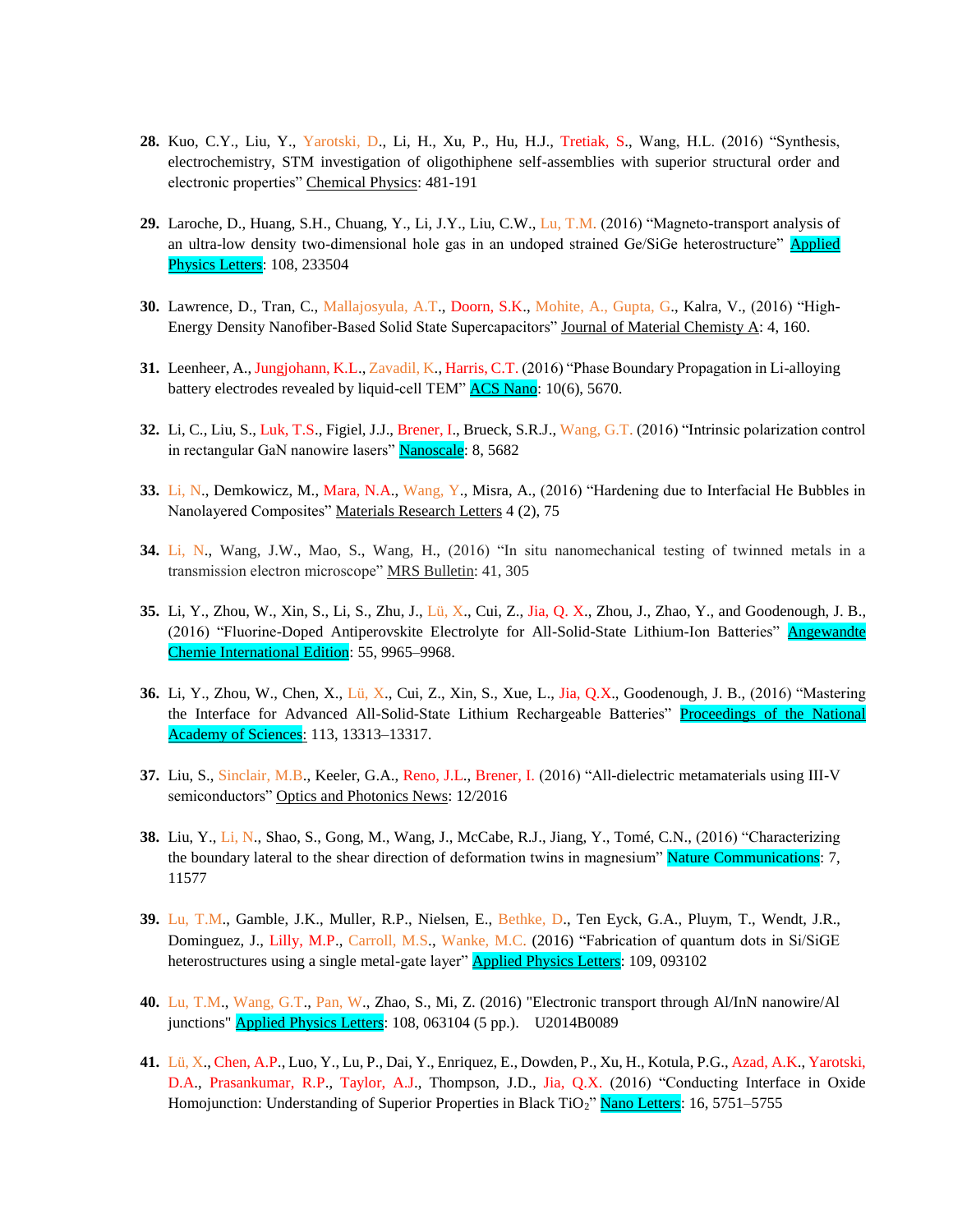- **42.** Lü, X., Howard, J., Chen, A.P., Zhu, J., Li, S., Wu, G., Dowden, P., Xu, H., Zhao, Y., Jia, Q.X. (2016) "Anti-Perovskite Li<sub>3</sub>OCl Superionic Conductor Films for Solid-State Li-Ion Batteries" Advanced Sciences: 3, 1500359.
- **43.** Lü, X., Wang, Y., Stoumpos, C.C., Hu, Q., Guo, X., Chen, H., Yang, L., Smith, J., Yang, W., Zhao, Y., Xu, H., Kanatzidis, M.G., Jia, Q.X. (2016) "Enhanced Structural Stability and Photo Responsiveness CH<sub>3</sub>NH<sub>3</sub>SnI<sub>3</sub> Perovskite via Pressure-Induced Amorphization and Recrystallization" **Advanced Materials**: 28, 8663–8668.
- **44.** Mallajosyula, A.T., Gupta, G., Blackburn, J.L., Doorn, S.K., Mohite, A.D. (2016) "Role of Wrapping Polymer in Determining the Performance of Single Walled Carbon Nanotube Based Solar Cells", ACS Nano: 10, 10808.
- **45.** Mara, N.A., Li, N., Misra, A., Wang, J., (2016) "Interface-Driven Plasticity in Metal–Ceramic Nanolayered Composites: Direct Validation of Multiscale Deformation Modeling via In Situ Indentation in TEM" JOM: 68, 143.
- **46.** McCue, I., Ryan, S., Hemker, K., Xu, X., Li, N., Chen, M., Erlebacher, J. (2016) "Size effects in the mechanical properties of bulk bicontinuous Ta/Cu nanocomposites made by liquid metal dealloying" Advanced Engineering Materials 18 (1), 46
- **47.** McKeown, J.T., Zweiacker, K., Liu, C., Coughlin, D.R., Clarke, A.J., Baldwin, J.K., Gibbs, J.W., Roehling, J.D., Imhoff, S.D., Gibbs, P.J., Tourret, D., Wiezorek, J.M.K., Campbell, G.H. (2016) "Time-Resolved In Situ Measurements During Rapid Alloy Solidification: Experimental Insight for Additive Manufacturing" The Journal of The Minerals, Metals & Materials Society: Vol. 68, No. 3. RA2015A0008
- **48.** Myers, T.W., Bjorgaard, J.A., Brown, K.E., Chavez, D.E., Hanson, S.K., Scharff, R.J., Tretiak, S., Veauthier, J.M. (2016) "Energetic chromosphores: low-energy laser initiation in explosive Fe(II) Tetrazine complexes" Journal of the American Chemical Society: 138, 4685
- **49.** Nelson, T., Bjorgaard, J., Greenfield, M., Bolme, C., Brown, K., McGrane, S., Scharff, R.J., Tretiak, S. (2016) "Ultrafast photodissociation dynamics of nitromethane" Journal of Physical Chemistry A: 120, 519- 526
- **50.** Pattanaik, H.S., Reichert, M., Khurgin, J.B., Hagan, D.J., Van Stryland, E.W. (2016) "Enhancement of Two-Photon Absorption in Quantum Wells for Extremely Nondegenerate Photon Pairs" IEEE J. Quant. Electron: 52(3), 9000114-1 9000114-14. U2014B0065
- **51.** Pratt, L.R., Chaudhari, M.I., Rempe, S.B. (2016) "Statistical Analyses of Hydrophobic Interactions: A Mini-Review" Journal of Physical Chemistry B: 120, 6455−6460.
- **52.** Sarobol, P., Chandross, M., Carroll, J.D., Mook, W.M., Bufford, D.C., Boyce, B.L., Hattar, K., Kotula, P.G., Hall, A.C. (2016) "Room temperature deformation mechanisms of alumina particles observed from in situ micro-compression and atomistic simulations" Journal of Thermal Spray Technology: 25, 1
- **53.** Singh, M., et al. (2016) "Electrostatically defined Silicon Quantum Dots with Counted Antimony Donor Implants" Applied Physics Letters: 108, 062101. C2014B0128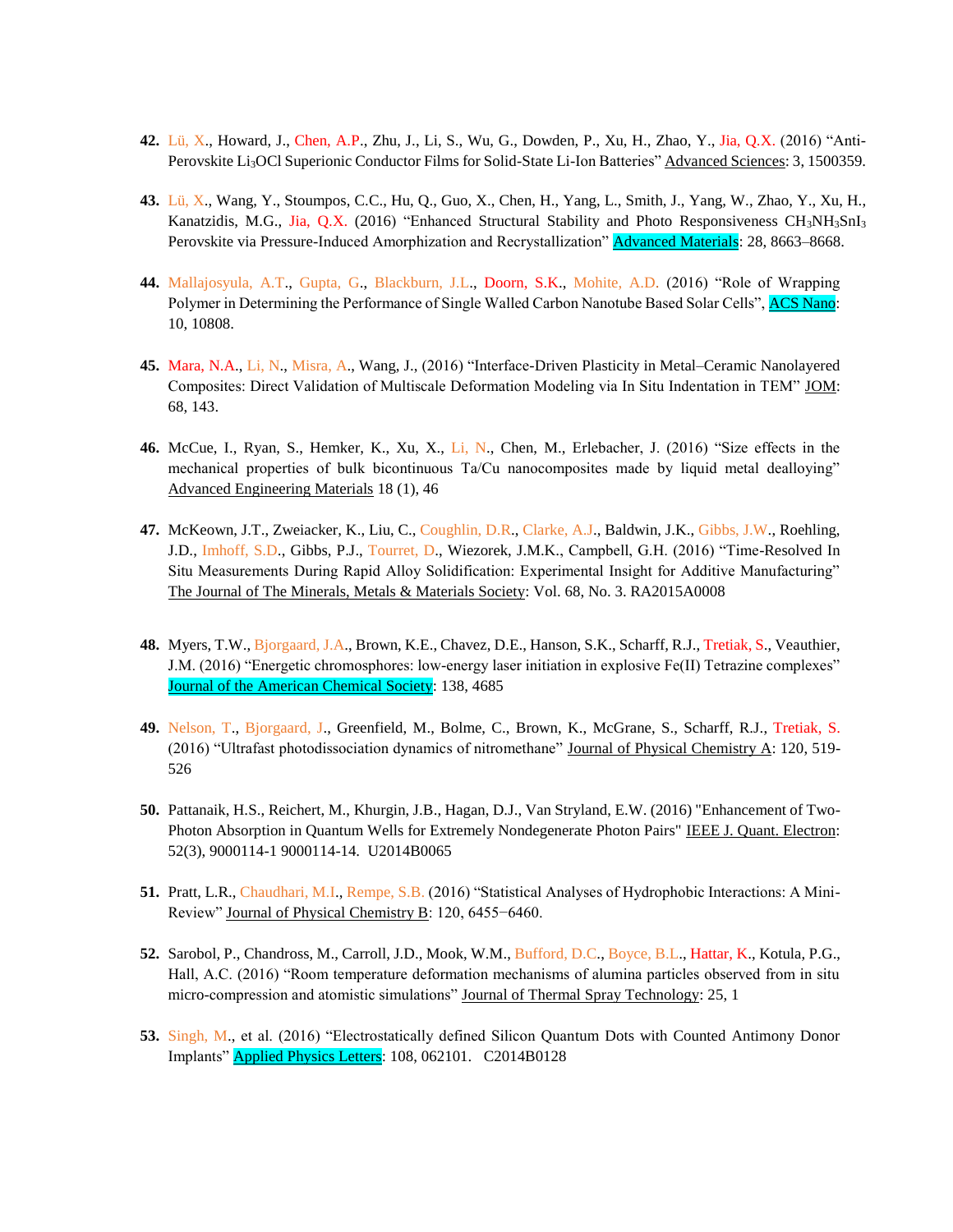- **54.** Sipahigil, A., Evans, R.E., Sukachev, D.D., Burek, M.J., Borregarrd, J., Bhaskar, M.K., Nguyen, C.T., Pacheco, J.L., Atikian, Meuwly, C., Camcaho, R.M., Jelezko, F., Bielejec, E., Park, H., Loncar, M.M., Lukin, M.D. (2016) "An integrated diamond nanophotonics platform for quantum optical networks" Science: 10.1126/science.aah6875. U2013A0008
- **55.** Soh, D.B.S., Brif, C., Coles, P.J., Lutkenhaus, N., Camacho, R., Urayama, J., Sarovar, M. (2016) "Selfreferenced continuous-variable quantum key distribution protocol" Physical Review X: 5, 041010
- **56.** Stevens, M.J., Rempe, S.L.B. (2016) "Ion-specific effects in carboxylate binding sites" Journal of Physical Chemistry B: 120, 12519
- **57.** Tracy, L.A., Luhman, D.R., Carr, S.M., Bishop, N.C., Ten Eyck, G.A., Pluym, T., Wendt, J.R., Dominguez, J., Lilly, M.P., Carroll, M.S. (2016) "Single shot spin readout using a cryogenic hight-electron-mobility transistor amplifier at sub-Kelvin temperatures" **Applied Physics Letters**: 108, 063101
- **58.** VanDelinder, V., Adams, P., Bachand, G.D. (2016) "Mechanical splitting of microtubules into protofilament sheets by surface-bound kinesin-1" Scientific Reports: 6, 39408
- **59.** VanDelinder, V., Brener, S., and Bachand, G.D. (2016) "Mechanisms underlying the active self-assembly of microtubule rings and spools" Biomacromolecules: **17**(3)
- **60.** Watkins, E.B., Majewski, J., Baldwin, J.K., Chen, Y., Li, N., Hoagland, R.G., Yadav, S.K., Liu, X.-Y., Beyerlein, I.J., Mara, N.A. (2016) "Neutron reflectometry investigations of interfacial structures of Ti/TiN layers deposited by magnetron sputtering" Thin Solid Films: doi: 10.1016/j.tsf.2016.08.064.
- **61.** Whitmore, M.D., Grest, G.S., Douglas, J.F., Kent, M.S., Suo, T. (2016) "End-anchored polymers in good solvents from the single chain limit to high anchoring densities" Journal of Chemical Physics: 145, 174904.
- **62.** Wolf, O., Campione. S., Kim, J., Brener, I. (2016) "Spectral filtering using active metasurfaces compatible with narrow bandgap III-V infrared detectors" Optics Express: 24, 21512
- **63.** Wright, A.F., Modine, N.A. (2016) "Migration processes of the As interstitial in GaAs" Journal of Applied Physics: 120, 215705.
- **64.** Xu, E., Li, Z., Aviles, J., Li, N., Swartzentruber, B., Sinitsyn, N., Htoon, H., Wang, J., Zhang, S.X. (2016) "Enhanced thermoelectric properties of topological crystalline insulator PbSnTe nanowires grown by vapor transport" Nano Research: 9, 3
- **65.** Yamaguchi, H., Ogawa, S., Watanabe, D., Hozumi, H., Gao, Y., Eda, G., Mattevi, C., Fujita, T., Yoshigoe, A., Ishizuka, S., Adamska, L., Yamada, T., Dattelbaum, A.M., Gupta, G., Doorn, S.K., Velizhanin, K., Teraoka, Y., Chen, M., Htoon, H., Chhowalla, M., Mohite, A.D., Takakuwa, Y. (2016) "Valence Band Electronic Structure Evolution of Graphene Oxide upon Thermal Annealing for Optoelectronics" Physical Status Solidi: 213, 2380.
- **66.** You, X., Chaudhari, M.I., Rempe, S.B., Pratt, L.R. (2016) "Dielectric Relaxation of Ethylene Carbonate and Propylene Carbonate from Molecular Dynamics Simulations" Journal of Physical Chemistry B: 120, 1849−1853.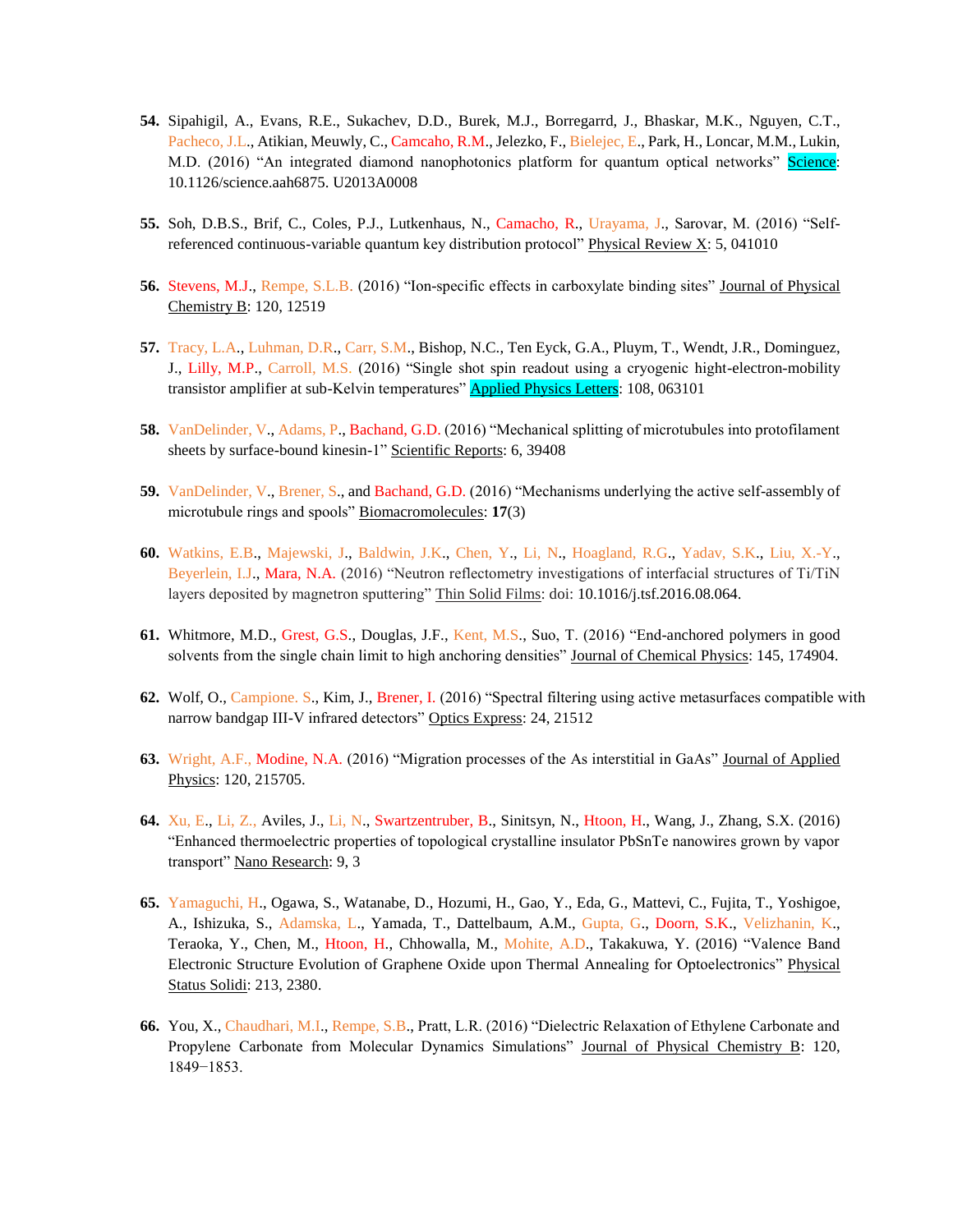- **67.** Zarzar, L., Swartzentruber, B., Donovan, B., Hopkins, P., Kaehr, B. (2016) "Using laser-induced thermal voxels to pattern diverse materials at the solid-liquid interface" ACS Applied Material Interfaces: 8, 33
- **68.** Zhang, P., Phipps, M.E., Goodwin, P.M. and Werner, J.H. (2016) "Light-sheet microscopy by confocal line scanning of dual-Bessel beams" Journal of Biomedical Optics: 21(10)

# *CINT User Science – External (122)*

- **1.** Adams, P.G., Swingle, K.L., Paxton, W.F., Firestone, M.A., Mukundan, H., & Montaño, G.A. (2016) "Exploiting lipopolysaccharide-induced deformation of lipid bilayers to modify membrane composition and generate two-dimensional geometric membrane array patterns" Sci. Report: 5, 10331
- **2.** Agrawal, A., Perahia, D., Grest, G.S. (2016) "Cluster morphology-polymer dynamics correlations in sulfonated polystyrene melts: computational study" Physical Review Letters: 116, 158001
- **3.** Albo, A., Hu, Q., Reno, J.L. (2016) "Room temperature negative differential resistance in terahertz quantum cascade laser structures" **Applied Physics Letters**: 109, 081102
- **4.** Alfonso-Hernandez, L., Nelson, T., Gelin, M.F., Lupton, J.M., Tretiak, S., Fernandez-Alberti, S. (2016) "Interference of interchromophoric energy transfer pathways in pi-conjugated macrocycles" Journal of Physical Chemistry Letters: 7, 4936
- **5.** Avery, A.D., Zhou, B.H., Lee, J., Lee, E.-S., Miller, E.M., Ihly, R., Wesenberg, D., Mistry, K.S., Guillot, S.L., Zink, B.L., Kim, Y.-H., Blackburn, J.L., Ferguson, A.J. (2016) "Tailored Semiconducting Carbon Nanotube Networks with Enhanced Thermoelectric Properties" Nature Energy: 1 16033. 2016BC0094
- **6.** Bordovsky, S., Wong, C.S., Bachand, G., Stachowiak, J.C., Sasaki, D.Y. (2016) "Engineering lipid structure for recognition of the liquid ordered membrane phase" Langmuir: 10.1021
- **7.** Borges Jr., I., Uhl, E., Modesto-Costa, L., Aquino, A.J., Lischka, H. (2016) "Insight into the Excited State Electronic and Structural Properties of the Organic Photovoltaic Donor Polymer Poly(thieno[3,4-b]thiophene benzodithiophene) by Means of ab Initio and Density Functional Theory". The Journal of Physical Chemistry C: 120 (38), pp 21818–21826. DOI: 10.1021/acs.jpcc.6b07689. C2015A0027
- **8.** Brady, N.F., Appavoo, K., Seo, M.A., Prasankumar, R.P., Haglund Jr., R.F., Hilton, D.J. (2016) "Heterogeneous nucleation and growth dynamics in the light-induced phase transition in vanadium dioxide" Journal of Physics Condensed Matter: 28, 125603. C2012B0066.
- **9.** Burghoff, D., Yang, Y., Reno, J.L., Hu, Q. (2016) "Dispersion dynamics of quantum cascade lasers" Optica: 3, 1362
- **10.** Burghoff, D., Yang, Y., Hu, Q. (2016) "Computational multiheterodyne spectroscopy" Sci. Adv.: 3, 1601227
- **11.** Butler, K.S., Durfee, P.N., Theron, C., Ashley, C.E., Carnes, E.C., Brinker, C.J. (2016) "Protocells: Modular Mesoporous silica Nanoparticle-Supported Lipid Bilayers for Drug Delivery" **Small**, 12, 16 C2014B0059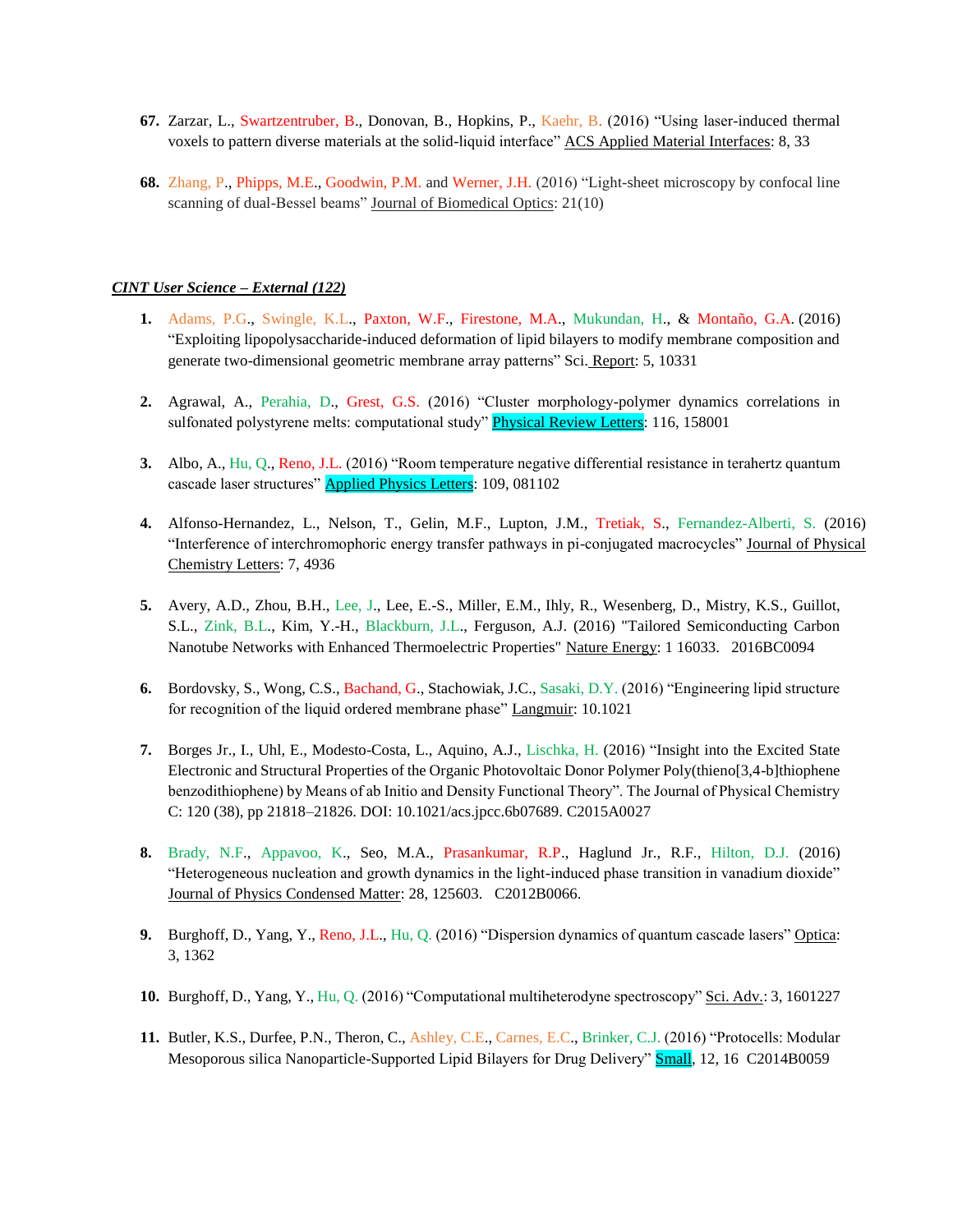- **12.** Cao, Z., Dobrynin, A.V. (2016) "Nanoparticles as Adhesives for Soft Polymeric Materials" Macromolecules: 49 3586-3592. C2015A0034
- **13.** Chen, A.P., Hu, J.-M., Lu, P., Yang, T.N., Zhang, W., Li, L., Ahmed, T., Enriquez, E., Weigand, M., Su, Q., Wang, H., Zhu, J.-X., MacManus-Driscoll, J.L., Chen, L.Q., Yarotski, D., Jia, Q.X. (2016) "Role of scaffold network in controlling strain and functionalities of nanocomposite films" Science Advances: 2, e1600245.
- **14.** Chen, A.P., Zhou, H., Zhu, Y., Li, L., Zhang, W., Narayan, J., Wang, H., Jia, Q.X. (2016) "Stabilizing new bismuth compounds in thin film form". Journal of Materials Research: 31, 3530.
- **15.** Chen, C.H., Zhang, Y., Wang, Y.Q., Crespillo, M.L., Fontana, C.L., Graham, J.T., Duscher, G., Shannon, S.C., Weber, W.J. (2016) "Dose dependence of helium bubble formation in nano-engineered SiC at 700 C" Nuclear Materials: 472, 153
- **16.** Chen, H.T., Taylor, A.J., Yu, N. (2016) "A review of metasurfaces: physics and applications" Reports on Progress in Physics: 79, 076401
- **17.** Cheng, S., Grest, G.S. (2016) "Dispersing nanoparticles in a polymer film via solvent evaporation" ACS Macro Letters: 5, 694
- **18.** Choi, E.M., Kleibeuker, J.E., Fix, T., Xiong, J., Kinane, C.J., Arena, D., Langridge, S., Chen, A.P., Bi, Z., Lee, J.H., Wang, H., Jia, Q.X., Blamire, M.G., MacManus-Driscoll, J.L., (2016) "Interface coupled  $BiFeO<sub>3</sub>/BiMnO<sub>3</sub> superlattices with magnetic transition temperature up to 410 K<sup>2</sup> Advanced Materials$ Interfaces: 3, 1500597
- **19.** Cho, S., Yun, C., Tappertzhofen, S., Kursumovic, A., Lee, S., Lu, P., Jia, Q.X., Fan, M., Jian, J., Wang, H., Hofmann, S., MacManus-Driscoll, J.L. (2016) "Self-assembled oxide films with tailored nanoscale ionic and electronic channels for controlled resistive switching" Nature communications: 7, 12373.
- **20.** Chong, K.E., Wang, L., Staude, I., James, A.R., Dominguez, J., Liu, S., Subramania, G., Decker, M., Neshev, D., Brener, I., Kivshar, Y. (2016) "Efficient polarization-insensitive complex wavefront control using Huygens' metasurfaces based on dielectric resonant meta-atoms" ACS Photonics: 3, 514
- **21.** Chou, S., Swartzentruber, B., Janish, M.T., Meyer, K.C., Biedermann, L.B., Okur, S., Burckel, D.B., Carter, C.B., Kaehr, B. (2016) "Laser direct write synthesis of lead halide perovkites" Journal of Physical Chemistry Letters: 7, 3736
- **22.** Collins, A.M., Timlin, J.A., Anthony, S.M. & Montaño, G.A. (2016) "Chlorosome nanocomposite mimics using a short-chain emphiphilic polymer as the membrane-organizing matrix" Nanoscale: 8, 15056-63
- **23.** Curtis, J.A., Tokumoto, T., Cherian, J.G., Reno, J.L., McGill, S.A., Karaiskaj, D., Hilton, D.J. (2016) "Cyclotron decay time of a two-dimensional electron gas from 0.4 to 100 K" Physical Review B: 93, 155437.
- **24.** Dai, J.Y., Wang, D.X., Zhang, M., Niu, T.C., Li, A., Ye, M., Qiao, S., Ding, G.Q., Xie, X.M., Wang, Y.Q., Chu, P.K., Ding, F., Yuan, Q.H., Di, Z.F. and Wang, X. (2016) "How the graphene domains are unidirectionally aligned on  $Ge(110)$  surface", **Nano Letters** 16 3160-3165.
- **25.** Dandu, N., Kilina, S., Tretiak, S., Kilin, D.S. (2016) "Through space and through bridge channels of charge transfer at p-n nano-junctions: a DFT study" Chemical Physics: 481, 144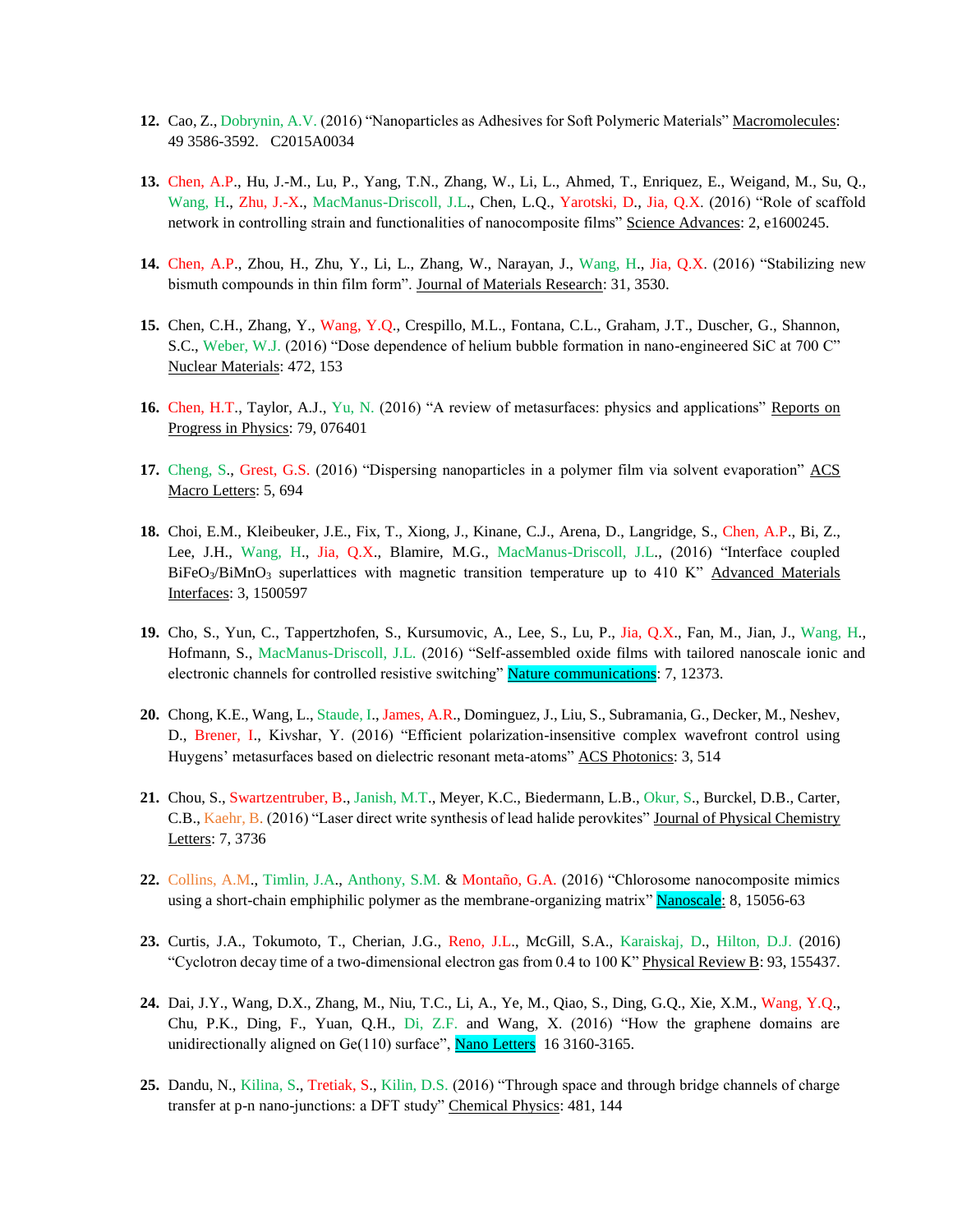- **26.** Du, J.L., Fang, Y., Fu, E.G., Ding, X., Yu, K.Y., Wang, Y.G., Wang, Y.Q., Baldwin, J.K., Wang, P.P., Bai, Q. (2016) "What determines the interfacial configuration of Nb/Al<sub>2</sub>O<sub>3</sub> and Nb/MgO interface" Scientific Reports: 6:33931 DOI: 10.1038/srep33931.
- **27.** El-Atwani, O., Nathaniel II, J.E., Leff, A.C., Baldwin, J.K., Hattar, K., Taheri, M.L. (2016) "Evidence of a temperature transition for denuded zone formation in nanocrystalline Fe under He irradiation" Materials Research Letters: DOI: 10.1080/21663831.2016.1243591.
- **28.** El-Atwani, O., Nathaniel, J., Leff, A.C., Muntifering, B.R., Baldwin, J.K., Hattar, K., Taheri, M.L. (2016) "The role of grain size in He bubble formation: Implications for swelling resistance" Journal of Nuclear Materials: 484, 236-244
- **29.** Enriquez, E., Chen, A.P., Harrell, Z., Lü, X., Dowden, P., Koskelo, N., Janoschek, M., Chen, C., Jia, Q.X. (2016) "Oxygen vacancy-driven evolution of structural and electrical properties in SrFeO<sub>3−δ</sub> thin films and a method of stabilization" **Applied Physics Letters**: 109, 141906.
- **30.** Enriquez, E., Zhang, Y., Chen, A.P., Bi, Z., Wang, Y., Fu, E., Harrell, Z., Lü, X., P. Dowden, Wang, H., Chen, C., Jia, Q.X. (2016) "Epitaxial growth and physical properties of ternary nitride thin films by polymer-assisted deposition" **Applied Physics Letters**: 109, 081907.
- **31.** Etampawala, T., Osti, N.C., Aryal, D., He, L., Heller, W.T., Willis, C.L., Grest, G.S., Perahia, D. (2016) "Association of a multifunctional Ionic Block Copolymer in a selective solvent" Journal of Chemical Physics: 145, 184903
- **32.** Fernandez-Alberti, S., Makhov, D.V., Tretiak, S., Shalashilin, D. (2016) "Non-adiabatic excited state molecular dynamics of phenyl ethylene dendrimer using multiconfiguration Ehrenfest approach" Physical Chemistry Chemical Physics: 18, 10028
- **33.** Franklin-Mergarejo, R., Ondarse Alvarez, D., Tretiak, S., Fernandez-Alberti, S. (2016) "Carbon nanorings with inserted acenes: breaking symmetry in excited state dynamics" Scientific Reports: 6, 31253
- **34.** Gan, Z., Perea, D.E., Yoo, J., He, Y., Colby, R.J., Barker, J.E., Gu, M., Mao, S.X., Wang, C., Picraux, S.T., Smith, D.J., McCartney, M.R., (2016) "Characterization of electrical properties in axial Si-Ge nanowire heterojunctions using off-axis electron holography and atom-probe tomography" Journal of Applied Physics: 120, 104301
- **35.** Gelin, M., Tretiak, S., Prezhdo, O. (2016) "Quantum dynamics and femtosecond spectroscopy" Chemical Physics: 481, 1-2
- **36.** Gomez, A., Minser, K.E., Weldon, C.L., Anderson, B., Karaulanov, T Hathaway, H.J., Huber, D.L., Flynn, E.R., Vreeland, E. (2016**) "**Monitoring in vivo biodistribution of superparamagnetic nanoparticles using superparamagnetic relaxometry" (SPMR). Cancer Research**,** 76 (14 Supplement), 4239-4239.
- **37.** Guo, R., Rusak, E., Staude, I., Dominguez, J., Decker, M., Rockstuhl, C., Brener, I., Neshev, D., Kivshar, Y.S. (2016) "Multipolar coupling in hybrid metal-dielectric metasurfaces" ACS Photonics: 10.1021. DOI 10.1158/1538-7445.am2016-4239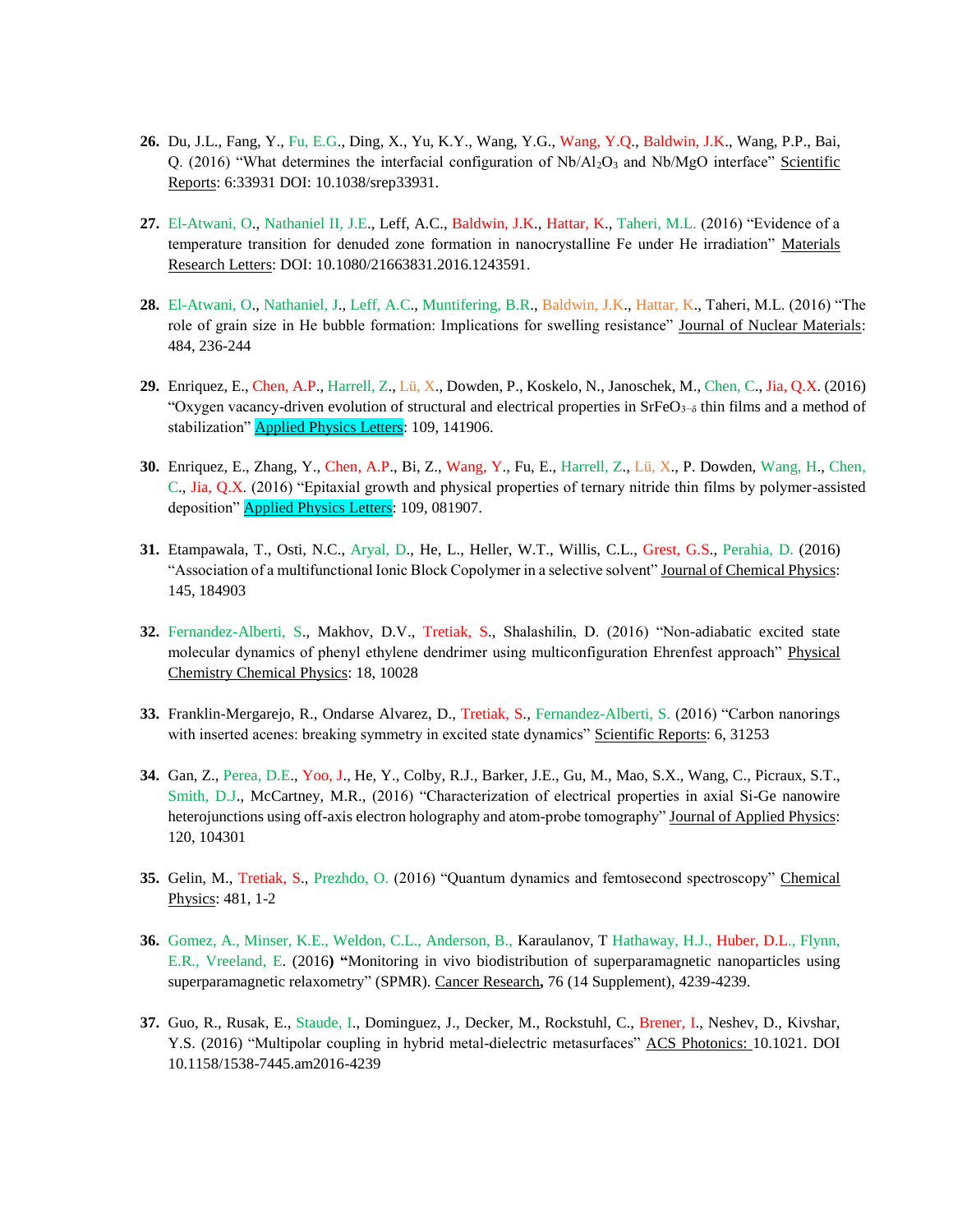- **38.** Hartmann, N.F., Velizhanin, K.A., Haroz, E.H., Kim, M., Ma, X., Wang, Y., Htoon, H., Doorn, S.K. (2016) "Photoluminescence Dynamics of Aryl sp<sup>3</sup> Defect States in Single-Walled Carbon Nanotubes" ACS Nano: 10, 8355−8365.
- **39.** Hartsfield, T., Gegg, M., Su, P.-H., Buck, M., Hollingsworth, J.A., Shih, C.-K., Richter, M., Htoon, H., Li, X. (2016) "Semiconductor Quantum Dot Lifetime Near an Atomically Smooth Ag Film Exhibits a Narrow Distribution" ACS Photonics 3, 1085-1088.
- **40.** He, X., Gao, W., Xie, L., Li, B., Zhang, Q., Lei, S., Robinson, J.M., Hároz, E.H., Doorn, S.K., Wang, W., Vajtai, R., Ajayan, P.M., Adams, W.W., Hauge, R.H., Kono, J. (2016) "Wafer-scale monodomain films of spontaneously aligned single-walled carbon nanotubes" Nature Nanotechnology: Vol. 11, 633-639.
- **41.** Henderson, I.M., Collins, A.M., Quintana, H.A., Montaño, G.A., Martinez, J.A., Paxton, W.F. (2016) "Lights on: Dye dequenching reveals polymersome fusion with polymer, lipid and stealth lipid vesicles" Polymer: 28, 83
- **42.** Pattanaik, H.S., Reichert, M., Khurgin, J.B., Hagan, D.J., Van Stryland, E.W. (2016) "Enhancement of twophoton absorption in quantum wells for extremely nondegenerate photon pairs" IEEE Journal of Quantum Electronics: 52, 3. U2014B0065
- **43.** Hojem, A., Wesenberg, A., Zink, B.L. (2016) "Thermal spin injection and interface insensitivity in permalloy/aluminum metallic non-local spin valves" Physical Review B: 94 024426. 2016BC0094
- **44.** Huang, L., Zeng, B., Chang, C.-C., Chen, H-T. (2016) "Terahertz antireflection coating enabled by a subwavelength metallic mesh capped with a thin dielectric film" Terahertz Science and Technology: Vol.9, No.1.
- **45.** Huang, S., Balasanthiran, C., Tretiak, S., Kilina, S., Hoefelmeyer, J.D., Kilin, D.S. (2016) "Dynamics of charge at water-to-semiconductor interface: case study of wet [001] Anatase TiO2 nanowire" Chemical Physics: 481-184
- **46.** Janish, M.T., Mackay, D.T., Liu, Y., Jungjohann, K.L., Carter, C.B., Norton, M.G. (2016) "TEM in situ lithiation of tin nanoneedles for battery applications" Journal of Materials Science: 51(1), 589. C2014B0069
- **47.** Jiang, Y.F., Mehedi, M.A., Fu, E.G., Wang, Y.Q., Allard, L.F., Wang J.P. (2016) "Synthesis of Fe16N2 freestanding foils with 20MGOe magnetic energy product by nitrogen ion-implantation", Scientific Reports, 6:25436 DOI: 10.1038/srep25436.
- **48.** Kao, T.Y., Reno, J.L., Hu, Q. (2016) "Phase-Locked laser arrays through global antenna mutual coupling" Nature Photonics: 10, 541
- **49.** Khanal, S., Gao, L., Zhao, L., Reno, J.L., Kumar, S. (2016) "High-temperature operation of broadband bidirectional terahertz quantum-cascade lasers" Scientific Reports: 6, 32978 (8pp).
- **50.** Khromova, I., Kužel, P., Brener, I., Reno, J.L., Seu, U.-C.C., Elissalde, C., Maglione, M., Mounaix, P., Mitrofanov, O. (2016) "Splitting of magnetic dipole modes in anisotropic TiO2 micro-spheres" Laser Photonics Reviews: 1-7 DOI 10.1002/Ipor.201200084. U2014A0072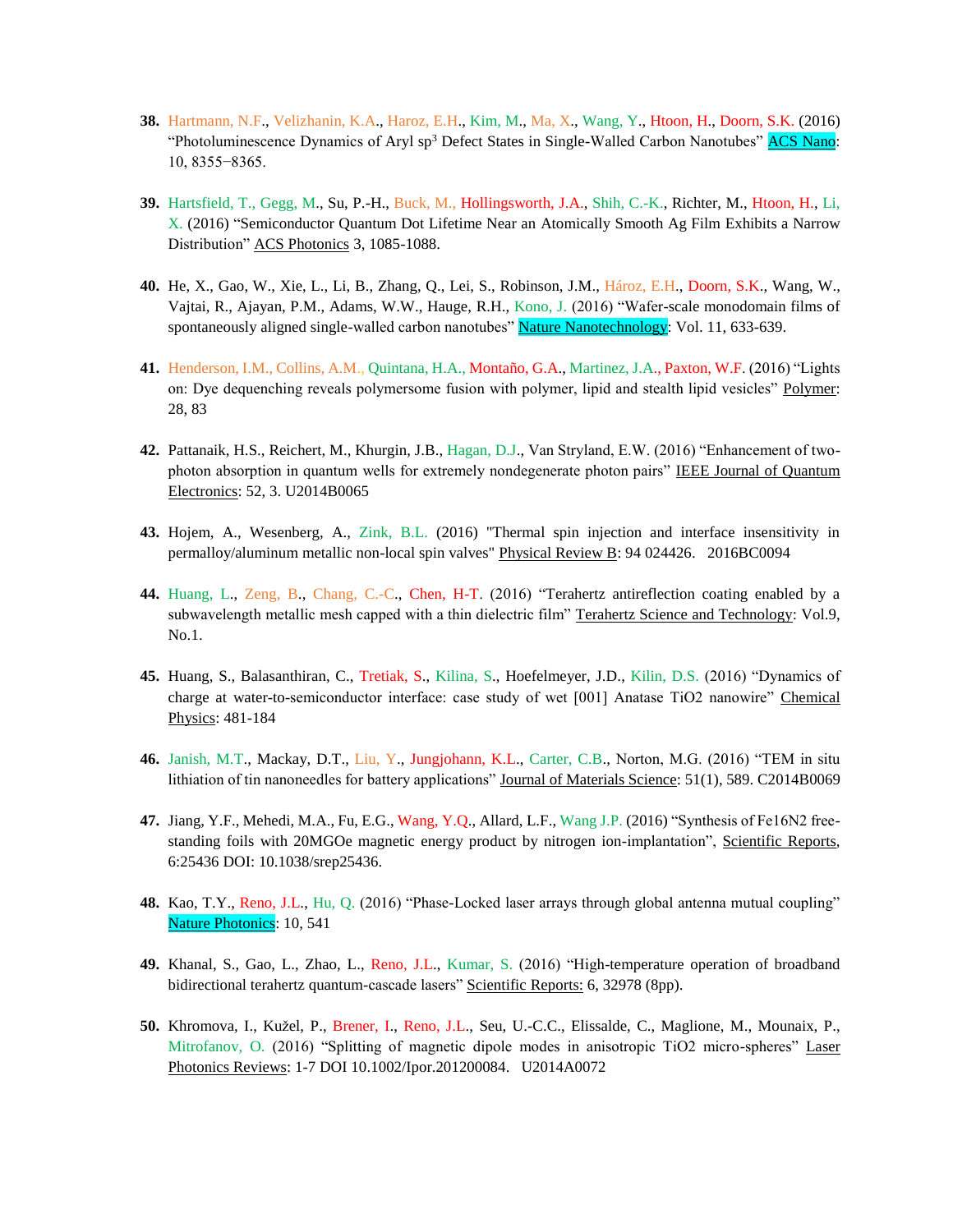- **51.** Kim, H., Byun, J., Bae, S.H., Ahmed, T., Zhu, J.X., Kwon, S.J., Lee, Y., Min, S.Y., Wolf, C., Seo, H.K., Ahn, J.H., Lee, T.W. (2016) "On-fabrication solid-state N-doping of graphene by an electron transporting metal oxide layer for efficient inverted organic solar cells" Advanced Energy Materials: 6, 1600172
- **52.** Kim, M., Adamska, L., Hartmann, N.F., Kwon, H., Liu, J., Velizhanin, K.A., Piao, Y., Powell, L.R., Meany, B., Doorn, S.K., Tretiak, S., Wang, Y. (2016) "Fluorescent carbon nanotube defects manifest substantial vibrational reorganization" Journal of Physical Chemistry C: 120, 11268
- **53.** Kogoj, J., Vidmar, L., Mierzejewski, M., Trugman, S.A., Bonča, J. (2016) "Thermalization after photoexcitation from the perspective of optical spectroscopy" Physical Review B: 94, 014304. U2014A0014
- **54.** La-o-vorakiat, C., Xia, H., Kadro, J., Salim, T., Zhao, D., Ahmed, T., Lam, Y.M., Zhu, J.X., Marcus, R.A., Michel-Beyerle, M.E., Chia, E.M. (2016) "Phonon mode transformation across the orthorhombic-tetragonal phase transition in a lead iodide perovskite Ch3Nh3PbI3: A terahertz time-domain spectroscopy approach" Journal of Physical Chemistry Letters: 7, 1
- **55.** La Bauve, E., Vernon, B.C., Ye, D., Rogers, D., Siegrist, C.M., Carson, B., Rempe, S.L., Zheng, A., Kielian, M., Shreve, A.P., Kent, M.S. (2016) "Method for measuring the unbinding energy of strongly-bound membrane-associated proteins" BBA-Biomembranes: S0005-2736(16)30247-4.
- **56.** Lee, A.W., Kao, T.Y., Zimmerman, I.A., Oda, N., Hu, Q. (2016) "Terahertz imaging with Quantum cascade lasers" Proceedings of SPIE: 9854. U2015A0006
- **57.** Lee, A.W., Kao, T.Y., Zimmerman, I.A., Cole, W., Thurston, R., Saykally, R.J., Han, N., Hu, Q. (2016) "THz QCLs for heterodyne receivers and wavelength modulation spectroscopy" Proceedings of SPIE: 9836. U2015A0006
- **58.** Leuty, G.M., Tsige, M., Grest, G.S., Rubinstein, M. (2016) "Tension amplification in tethered layers of bottle-brush polymers" Macromolecules: 49, 1950
- **59.** Li, C., Liu, S., Luk, T.S., Figiel, J.J., Brener, I., Brueck, S.R.J., Wang, G.T. (2016) "Intrinsic polarization control in rectangular GaN nanowire lasers" Nanoscale: **8**, 5682-5687. 2016AC0012
- **60.** Li, H., Wu, C., Malinin, S.V., Tretiak, S., Chernyak, V.Y. (2016) "Exciton scattering approach for optical spectra calculations in branched conjugated macromolecules" Chemical Physics: 481, 124
- **61.** Li, L., Sun, L., Gomez-Diaz, J.S., Hogan, N.L., Lu, P., Khatkhatay, F., Zhang, W., Jian, J., Huang, J., Su, Q., Fan, M., Jacob, C., Li, J., Zhang, X., Jia, Q.X., Sheldon, M., Alù, A., Li, X., Wang, H. (2016) "Self-Assembled Epitaxial Au–Oxide Vertically Aligned Nanocomposites for Nanoscale Metamaterials" Nano Letters: 16, 3936.
- **62.** Liang, H., Cao, Z., Dobrynin, A.V. (2016) "Molecular Dynamics Simulations of the Effect of Elastocapillarity on Reinforcement of Soft Polymeric Materials by Liquid Inclusions" Macromolecules. C2015A0034
- **63.** Lin, Y.-C., Bilgin, I., Ahmed, T., Chen, R., Pete, D., Kar, S., Zhu, J.-X., Gupta, G., Mohite, A., Yoo, J. (2016) "Charge transfer in crystalline germanium/monolayer  $M_0S_2$  heterostructures prepared by chemical vapor deposition" Nanoscale: 8, 18675–18681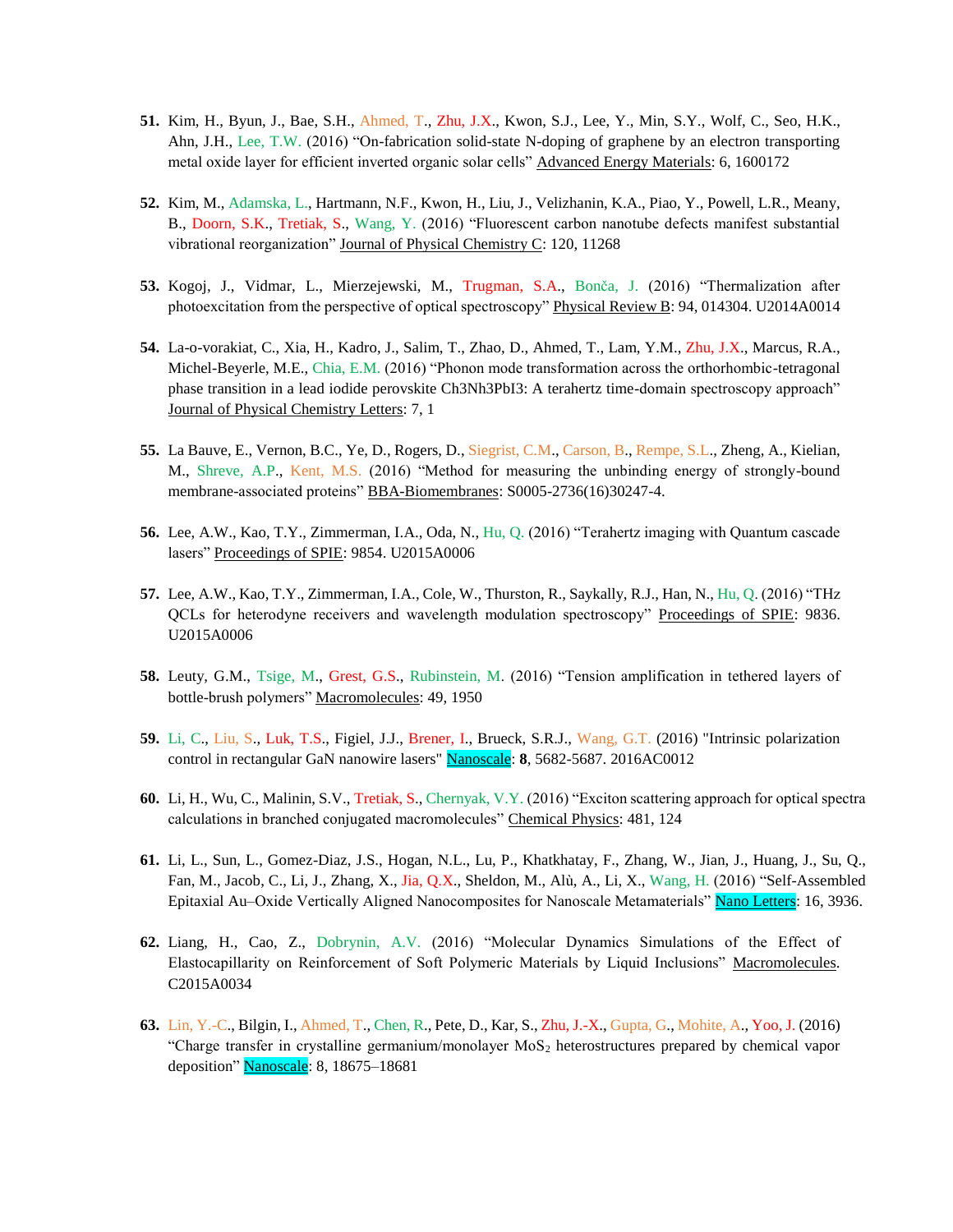- **64.** Liu, S., Sinclair, M.B., Saravi, S., Keeler, G.A., Yang, Y., Reno, J., Peake, G.M., Setzpfandt, F., Staude, I., Pertsch, T., Brener, I. (2016) "Resonantly enhanced second-harmonic generation using III-V semiconductor all-dielectric metasurfaces" Nano Letters: 16, 9
- **65.** Mahajan, K.D., Ruan, G., Dorcena, C.J., Vieira, G., Nabar, G., Bouxsein, N.F., Chalmers, J.J., Bachand, G.D., Sooryakumar, R., Winter, J.O. (2016) "Steering microtubule shuttle transport with dynamically controlled magnetic fields" Nanoscale: 8, 8641
- **66.** Maskey, S., Lane, J.M.D., Perahia, D., Grest, G.S. (2016) "Structure of rigid polymers confined to nanoparticles: molecular dynamics simulations insight" Langmuir: 32, 2102
- **67.** Maskey, S., Osti, N.C., Grest, G.S., Perahia, D. (2016) "Dynamics of Polydots: Soft Luminescent Polymeric Nanoparticles" Macromolecules: 49, 2399
- **68.** Matsuzaki, K., Vassant, S., Liu, H.-W., Dutschke, A., Hoffmann, B., Chen, X., Christiansen, S., Hollingsworth, J.A., Götzinger, S., Sandoghdar, V. (2016) "Strong plasmonic enhancement of biexciton emission: controlled coupling of a single quantum dot to a gold nanocone antenna" arXiv:1608.07843
- **69.** Meng, D., Kumar, S.K., Ting, G., Robbins, M.O., Grest, G.S. (2016) "Crazing of Tethered Nanoparticles Polymer Nanocomposites", Journal of Chemical Physics 145, 094902. DOI 10.1063/1.4961872.
- **70.** Middleton, L.R., Tarver, J.D., Cordaro, J., Tyagi, M., Soles, C.L., Frischknecht A.L., Winey, K.I., (2016) "Heterogeneous Chain Dynamics and Aggregate Lifetimes in Precise Acid-Containing Polyethylenes: Experiments and Simulations," Macromolecules 49, 9176-9185. C2014B0023
- **71.** Mirshafieyan, S.S., Luk, T.S., Guo, J. (2016) "Zeroth order Fabry-Perot resonance enabled ultra-thin perfect light absorber using percolation aluminum and silicon nanofilms," Optical Materials Express: 6, 1032-1042. U2014A0067
- **72.** Mirzaei, B., Hayton, D., Thoen, D., Gao, J.R., Kao, T.Y., Hu, Q., Reno, J.L. (2016) "An extensive study on frequency tuning of third-order distributed feedback terahertz quantum cascade lasers by SiO2 and PMMA" IEEE Transcripts: 6, 851
- **73.** Mitrofanov, O., Khromova, I., Siday, T., Thompson, R.J., Ponomarev, A.N., Brener, I., Reno, J.L. (2016) "Near-field spectroscopy and imaging of subwavelength plasmonic terahertz resonators" IEEE Transactions on Terahertz Science and Technology: 6, 3
- **74.** Moon, J.-S., Stevens, T.E., Monson, T.C., Huber, D.L., Jin, S.-H., Oh, J.-W., Winiarz, J.G. (2016) "Sub-Millisecond Response Time in a Photorefractive Composite Operating under CW Conditions" Scientific Reports: 6: p. 30810. U2006A110
- **75.** Myers, S.M., Wampler, W.R., Modine, N.A. (2016) "Recombination by band-to-defect tunneling near semiconductor heterojunctions: A theoretical model" Journal of Applied Physics: 120, 134502. U2015B0021
- **76.** Nie, W., Blancon, J.C., Neukirch, A.J., Appavoo, K., Hsinhan, T., Chowalla, M., Alam, M.A., Sfeir, M.Y., Katan, C., Even, J., Tretiak, S., Crochet, J., Gupta, G., Mohite, A.D. (2016) "Light-Activated photocurrent degradation and self-healing in perovskite solar cells" Nature Communications: 7, 11574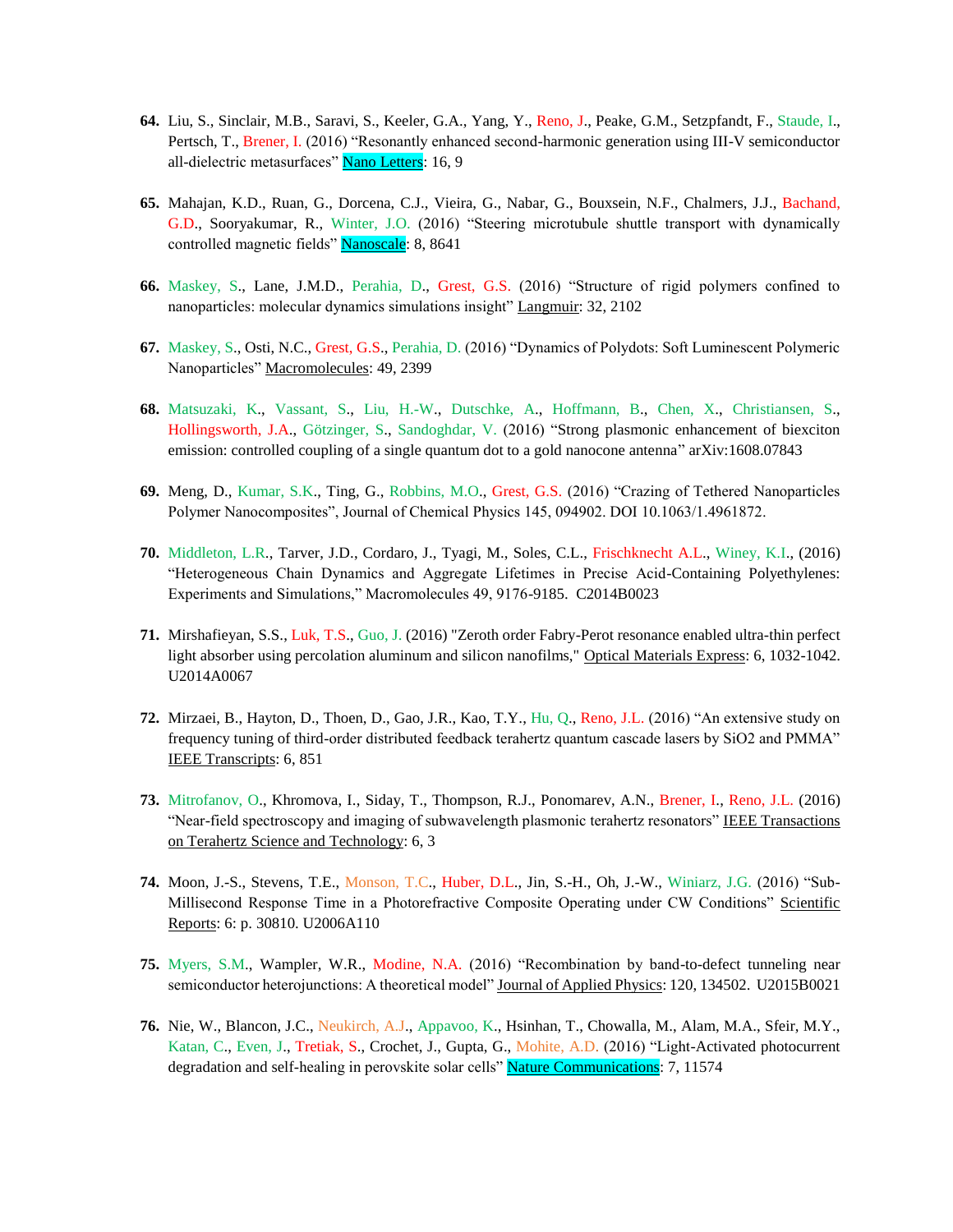- **77.** Grest, T., Naumov, A., Fernandez-Alberti, S., Tretiak, S. (2016) "Nonadiabatic excited state molecular dynamics: On-the-fly limiting of essential excited states" Chemical Physics: 481, 84-90
- **78.** Neukirch, A.J., Nie, W., Blancon, J.C., Appavoo, K., Tsai, H., Sfeir, M.Y., Katan, C., Pedesseau, L., Even, J., Crochet, J.J., Gupta, G., Mohite, A.D., Tretiak, S. (2016) "Polaron stabilization by cooperative lattice distortion and cation rotations in hybrid perovskite materials" Nano Letters: 16, 3809
- **79.** Neupane, M., Alidoust, N., Hosen, M., Zhu, J.X., Dimitrim, K., Kaczorowski, D., Chou, F., Hasan, M., Durakiewicz, T. (2016) "Observation of the spin polarized surface state in a noncentrosymmetric superconductor BiPd" Nature Communications: 7, 13315
- **80.** Neupane, M., Ishida, Y., Sankar, R., Zhu, J.X., Sanchez, D., Belopolski, I., Xu, S.Y., Alidoust, N., Shin, S., Chou, F.C., Hasan, M.Z., Durakiewicz, T., Hosen, M.M. (2016) "Electronic structure and relaxation dynamics in a superconducting topological material" Scientific Reports: 6, 22557
- **81.** Ondarse-Alvarez, D., Komurlu, S., Roitberg, A.E., Pierdominici-Sotille, G., Tretiak, S., Fernandez-Alberti, S., Kleiman, V. (2016) "Ultrafast electronic energy relaxation in a conjugated dendrimer leading to interbranch energy redistribution" Physical Chemistry Chemical Physics: 18, 25080
- **82.** Orfield, N.J., McBride, J.R., Wang, F., Buck, M.R., Keene, J.D., Reid, K.R., Htoon, H., Hollingsworth, J.A., Rosenthal, S.J. (2016) "Quantum Yield Heterogeneity in Nonblinking Quantum Dots Revealed by Atomic Structure-Quantum Optics Correlation." Acs Nano 10, 1960-1968.
- **83.** Owen, J.D., Troutman, J.R., Harriman, T.A., Zare, A., Wang, Y.Q., Lucca, D.A., Davies, M.A. (2016) "The mechanics of milling of germanium for IR applications", CIRP Annals - Manufacturing Technology, 65109-112.
- **84.** Paul, J., Stevens, C.E., Liu, C., Dey, P., McIntyre, C., Turkowski, V., Reno, J.L., Hilton, D.J., Karaiskaj, D. (2016) "Strong quantum coherence between Fermi liquid Mahan excitons" Physical Review Letters: 116, 157401.
- **85.** Pedesseau, L., Sapori, D., Traore, B., Robles, R., Fang, H.H., Loi, M.A., Tsai, H., Nie, W., Blancon, J.C., Neukirch, A., Tretiak, S., Mohite, A.D., Katan, C., Even, J., Kepenekian, M. (2016) "Advances and promises of layered halide hybrid perovskite semiconductors" ACS Nano: 10, 9776
- **86.** Peterson G.G., Wang Y.Q., Ianno N.J., Nastasi M. (2016) "Modeling Changes in Measured Conductance of Thin Boron Carbide Semiconducting Films under Irradiation", IEEE Transactions on Nuclear Science, 63 2815.
- **87.** Phipps, M.L., Goodwin, P.M., Martinez, J.S. and Goodwin, E.H. (2016) "Super-resolution optical microscopy study of telomere structure" Journal of Biomedical Optics: 21(9)
- **88.** Qi, J., Lou, Z., Li, X., Reno, J.L., Pan, W., Watson, J.D., Manfra, M., Kono, J. (2016) "Collective nonperturbative coupling of 2D electrons with high-Q terahertz cavity photons" Nature Physics: 12
- **89.** Ryan, D.P., Goodwin, P.M., Sheehan, C.J., Whitcomb, K.J., Gelfand, M.P., Van Orden, A. (2016) "Correlating structure and fluorescence dynamics of quantum dot clusters using super-resolution imaging" SPIE BIOS: 97140T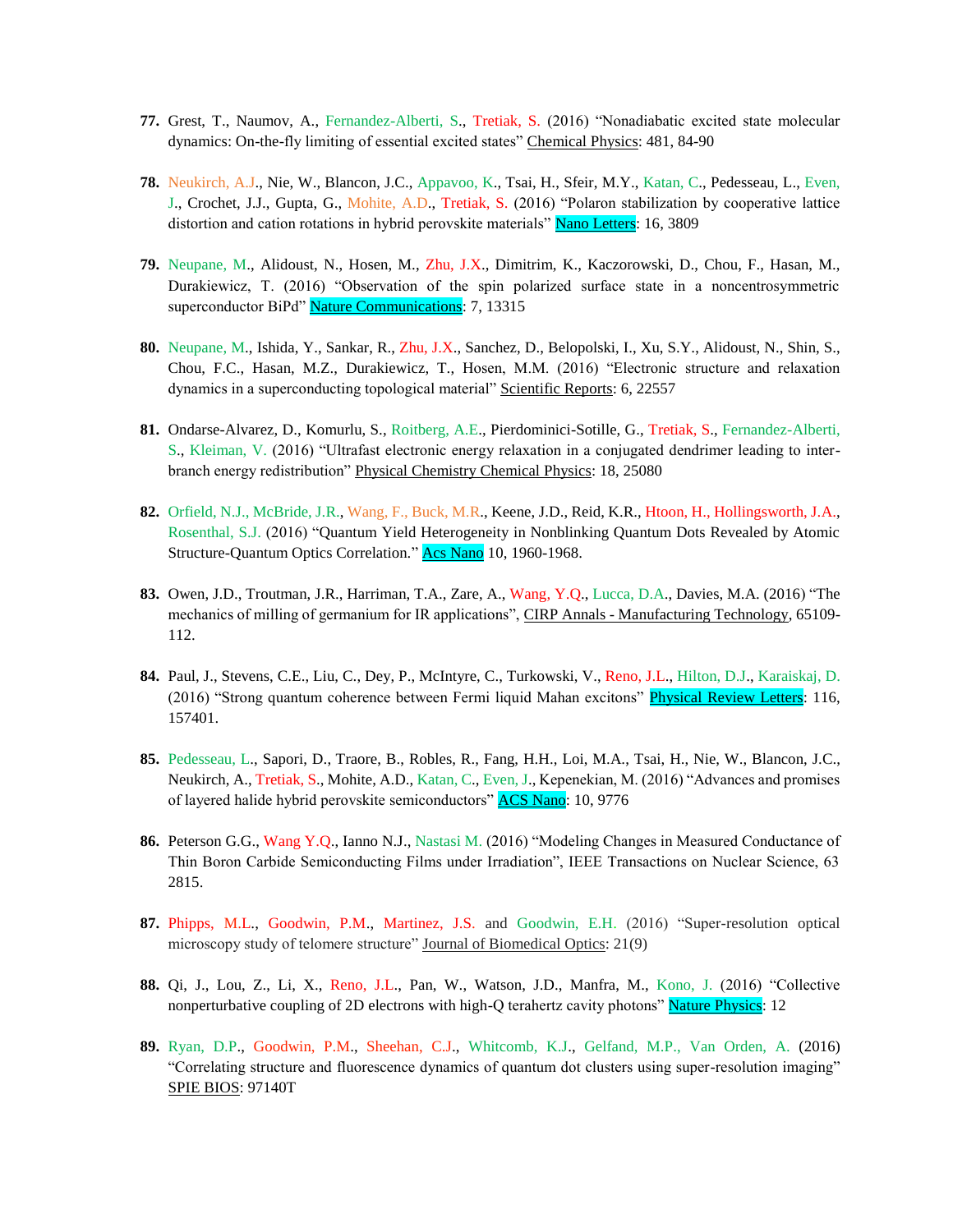- **90.** Salerno, K.M., Agrawal, A., Peters, B.L., Perahia, D., Grest, G.S. (2016) "Dynamics in entangled polyethylene melts" The European Physical Journal Special Topics: 225, 1707–1722.
- **91.** Salerno, K.M., Agrawal, A., Perahia, D., Grest, G.S. (2016) Resolving Dynamic Properties of Polymers through Coarse-Grained Computational Studies" Physical Review Letters: 116, 058302. DOI 10.1103/PhysRevLett.116.058302
- **92.** Sampat, S., Guo, T., Zhang, K., Robinson, J.A., Ghosh, Y., Acharya, K.P., Htoon, H., Hollingsworth, J.A., Gartstein, Y.N., Malko, A.V. (2016) "Exciton and Trion Energy Transfer from Giant Semiconductor Nanocrystals to MoS2 Monolayers." ACS Photonics 3, 708-715.
- **93.** Shen, Y., Chen, R., Yu, X., Wang, Q., Jungjohann, K.L., Dayeh, S.A., Wu, T. (2016) "Gibbs-Thomson Effect in Planar Nanowires: Orientation and Doping Modulated Growth" Nano Letters: 16(7), 4158.
- **94.** Shenai, P.M., Fernandez-Alberti, S., Bricker, W.P., Tretiak, S., Zhao, Y. (2016) "Internal Conversion and Vibrational Energy Redistribution in Chlorophyll A" Journal of Physical Chemistry B: 120(1), 49-58. C2013B0039
- **95.** Sifain, A.E., Bjorgaard, J.A., Myers, T.W., Veauthier, J.M., Chavez, D.E., Prezhdo, O.V., Scharff, R.J., Tretiak, S. (2016) "Photoactive excited states in explosive Fe (II) Tetrazine complexes: A time-dependent density functional theory study" Journal of Physical Chemistry C: 120, 28762
- 96. Simocko, C.K., Frischknecht, A.L., Huber, D.L. (2016) "Phase behavior of ternary polymer brushes" ACS Macro Letters: 5, 149-153
- **97.** Song, E., Li, Q., Swartzentruber, B., Pan, W., Wang, G.T., Martinez, J. (2016) "Enhanced thermoelectric transport in modulation-doped GaN/AlGaN core/shell nanowires" Nanotechnology: 27, 015204
- **98.** Stevens, M.J., Saleh, O.A. (2016) "Simulations of Stretching a Flexible Polyelectrolyte with Varying Charge Separation" Eur. Phys. J. Special Topics 225, 1683
- **99.** Stich, D.G., DeVore, M.S., Cleyrat, C., Phipps, M.L., Wilson, B.S., Goodwin, P.M. and Werner, J.H. (2016) "Advancing 3D single molecule tracking by time-gating and fast simultaneous spinning disk imaging for contextual information" Biophysical Journal: 110, 3
- **100.**Stromberg, L.R., Hengartner, N.W., Swingle, K.L., Moxley, R.A., Graves, S.W., Montaño, G.A., Mukundan, H. (2016) "Membrane insertion for the detection of lipopolysaccharides: Exploring the dynamics of amphiphile-in-lipid assays" PLoS ONE: 11(5).
- **101.**Su, Q., Zhang, W., Lu, P., Fang, S., Khatkhatay, F., Jian, J., Li, L., Chen, F., Zhang, X., MacManus-Driscoll, J.L., Chen, A.P., Jia, Q.X., Wang, H. (2016) "Self-assembled magnetic metallic nanopillars in ceramic matrix with anisotropic magnetic and electrical transport properties" ACS Applied Materials & Interface: 8, 20283.
- **102.**Sukrittanon, S., Liu, R., Breeden, M.C., Pan, J.L., Jungjohann, K.L., Tu, C.W., Dayeh, S.A. (2016) "Radial direct bandgap p-i-n GaNP microwire solar cells with enhanced short circuit current" Journal of Applied Physics: 120, 5
- **103.**Suwardi, A., Prasad, B., Lee, S., Choi, E.-M., Lu, P., Zhang, W., Li, L., Blamire, M., Jia, Q.X., Wang, H., Yao, K., MacManus-Driscoll, J.L. (2016) "Turning antiferromagnetic  $\text{Sm}_{0.34}\text{Sr}_{0.66}\text{MnO}_3$  into a 140 K ferromagnet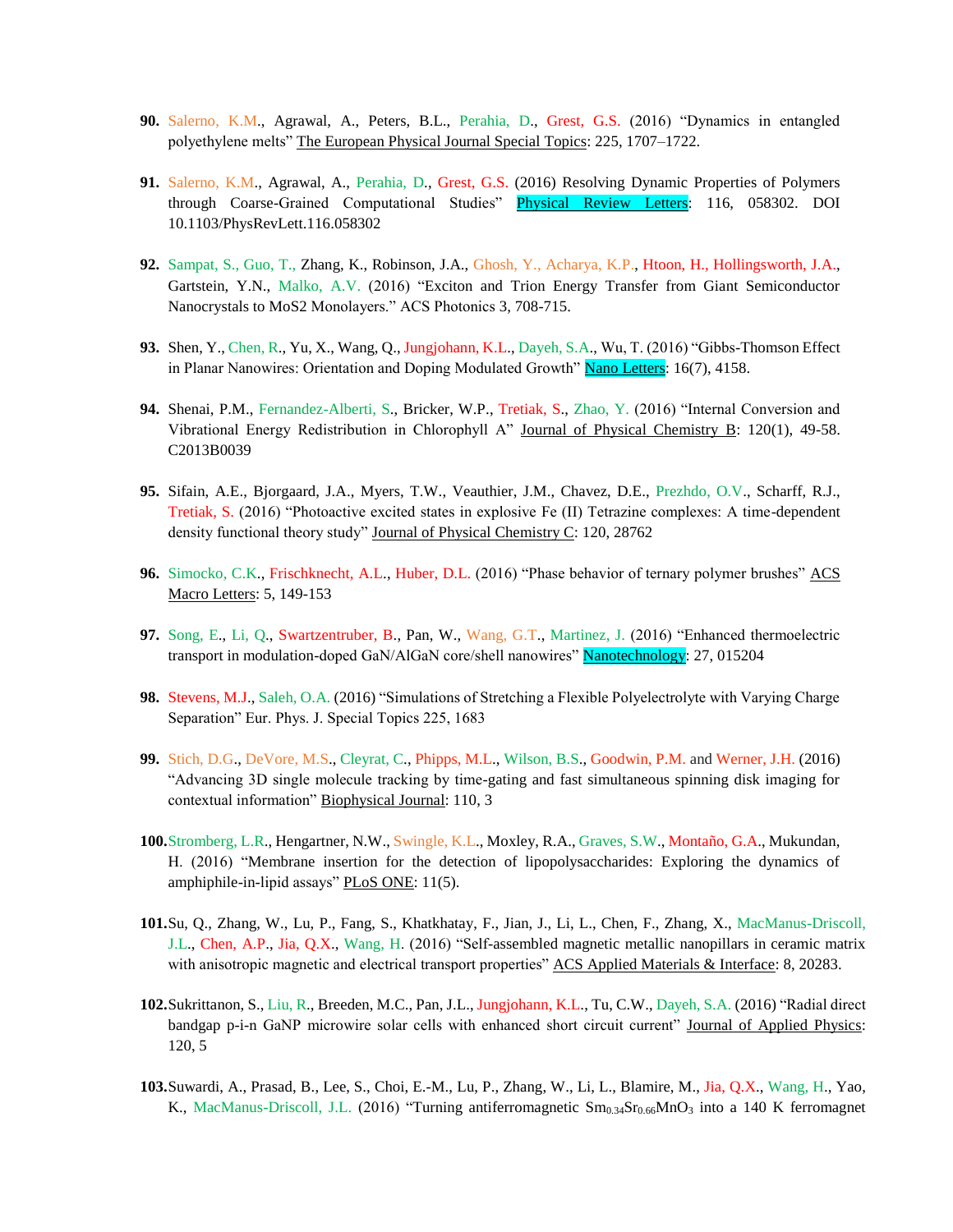using a nanocomposite strain tuning approach" Nanoscale: 8, 8083.

- **104.**Taylor, C.A., Patel, M.K., Aguiar, J.A., Zhang, Y., Crespillo, M.L., Wen, J., Xue, H., Wang, Y., Weber, W.J. (2016) "Bubble formation and lattice parameter changes resulting from He irradiation of defect-fluorite Gd2Zr2O7" Acta Materialia: 115, 115-122
- **105.**Taylor, C.A., Patel, M.K., Aguiar, J.A., Zhang, Y., Crespillo, M.L., Wen, J., Xue, H., Wang, Y., Weber, W.J. (2016) "Combined effects of radiation damage and He accumulation on bubble nucleation in Gd2Ti2O7" Journal of Nuclear Materials: 479, 542-547
- **106.**Taylor C.A., Patel M.K., Aguiar J.A., Zhang Y.W., Wang Y.Q., Crespillo M.L., Xue H.Z., Weber W.J., (2016) "Irradiation induced swelling and bubble formation in defect-fluorite Gd2Zr2O7", Acta Mater., 115 115-122.
- **107.**Tian, Z., Singh, A., Rigg, K., Krishna, S. (2016) "Mid-infrared interband cascade photodetectors with high quantum efficiency" Proceedings of SPIE: 9755
- **108.**Ting, C.L., Composto, R.J., Frischknecht A.L. (2016) "Orientational control of polymer grafted nanorods," Macromolecules 49, 1111-1119. C2014A0028
- **109.**Tzenov, P., Burghoff, D., Hu, Q., Jirauschek, C. (2016) "Time domain modeling of terahertz quantum cascade lasers for frequency comb generation" Optics Express: 24, 23232. U2015A0006
- **110.**Tsai, H., Nie, W., Blancon, J.C., Stoumpos, C.C., Asadpour, R., Harutyunyan, B., Neukirch, A.J., Verduzco, R., Crochet, J.J., Tretiak, S., Pedesseau, L., Even, J., Alam, M.A., Gupta, G., Lou, J., Ajayan, P.M., Bedzyk, M.J., Kanatzidis, M.G., Mohite, A.D. (2016) "Layered 2D perovskite solar cells with 11/2% efficiency, superior crystallinity and environmental stability" Nature: 536, 312
- **111.**Vetterick, G.A., El-Atwani, O., Baldwin, J.K., Tonks, M.R., Taheri, M.L. (2016) "Quantification of void pinning effects during grain growth of nanocrystalline iron" Journal of Nuclear Materials: 481, 62
- **112.**Wang, C, Chan, I., Albo, A., Hu, Q., Reno, J.L. (2016) "Tradeoffs between oscillator strength and lifetime in terahertz quantum cascade lasers" **Applied Physics Letters**: 109, 201104
- **113.**Wijesinghe, S., Maskey, S., Perahia, D., Grest, G.S. (2016) "Conformation of ionizable poly para phenylene ethynylene in dilute solutions" Journal of Polymer Science Part B: Polymer Physics: 54, 582
- **114.**Wu, C., Khanal, S., Reno, J.L., Kumar, S. (2016) "Terahertz plasmonic laser radiating in an ultra-narrow beam," Optica: 3, 734–740. U2015A0064
- **115.**Xiao, S., Yoon, Y., Lee, Y.H., Bird, J.P., Ochiai, Y., Aoki, N., Reno, J.L., Fransson, J. (2016) "Detecting weak coupling in mesoscopic systems with a nonequilibrium Fano resonance" Physical Review B, 93(16), 2016
- **116.**Xu, B., Dai, Y.M., Zhao, L.X., Wang, K., Yang, R., Zhang, W., Liu, J.Y., Xiao, H., Chen, G.F., Taylor, A.J., Yarotski, D.A., Prasankumar, R.P., Qiu, X.G. (2016) "Optical signatures of Weyl points in TaAs" Physical Review B (Rapid Comm.): 93, 121110(R). U2015B0072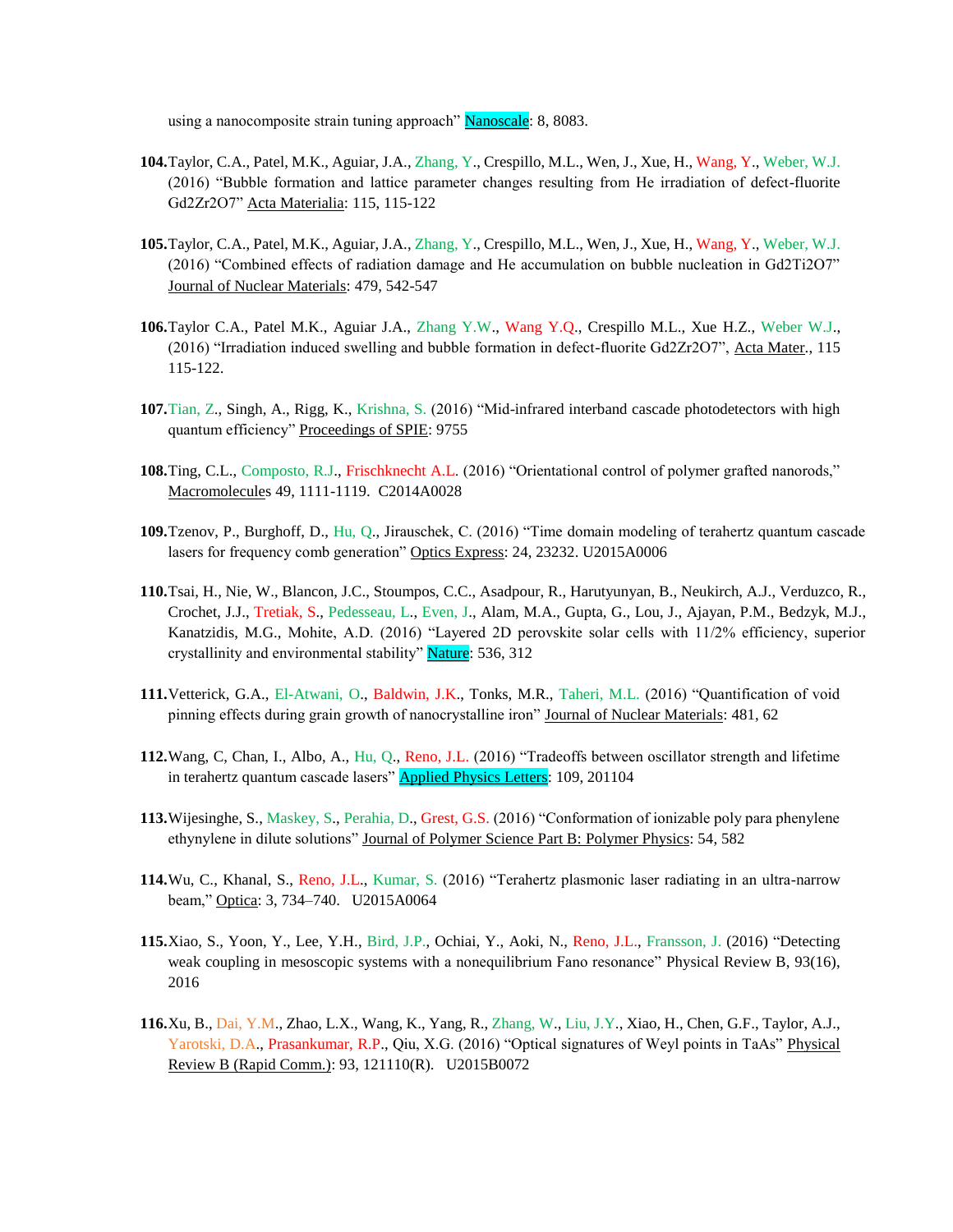- **117.**Yang, Y., Burghoff, D., Hayton, D.J., Gao, J.R., Reno, J.L., Hu, Q. (2016) "Terahertz multi-heterodyne spectroscopy using lasing frequency combs" Optica: 3, 499
- **118.**Yen, H.J., Tsai, H., Zhou, M., Holby, E.F., Choudhury, S., Chen, A.P., Adamska, L., Tretiak, S., Sanchez, T., Lyer, S., Zhang, H., Zhu, L., Lin, H., Dai, L., Wu, G., Wang, H. (2016) "Structurally defined 3D nanographene assemblies via bottom-up chemical synthesis for highly efficient lithium storage" **Advanced Materials**: 28, 10250.
- **119.**Yuan, T., Vazquez, M., Goldner, A.N., Xu, Y., Contrucci, R., Firestone, M.A., Olson, M.A., Fang, L. (2016) "Versatile Thermochromic Supramolecular Materials Based on Competing Charge Transfer Interactions" Advanced Functional Materials: DOI: 10.1002/adfm.201603364.
- **120.**Zhang, W., Li, M., Chen, A.P., Li, L., Zhu, Y., Xia, Z., Lu, P., Boullay, P., Wu, L., Zhu, Y., MacManus-Driscoll, J.L., Jia, Q.X., Zhou, H., Narayan, J., Zhang, X., Wang, H. (2016) "Two-Dimensional Layered Oxide Structures Tailored by Self-Assembled Layer Stacking via Interfacial Strain" ACS Applied Materials & Interface: 8, 16845
- **121.**Zhugayevych, A., Postupna, O., Wang, H.L., Tretiak, S. (2016) "Modification of opto-electronic properties of conjugated oligomers due to donor/acceptor functionalization: DFT study" Chemical Physics: 481, 133
- **122.**Zink, B.L., Manno, M., O'Brien, L., Lotze, J., Weiler, M., Bassett, D., Mason, S.J., Goennenwein, S.T.B., Johnson, M., Leighton, C. (2016) "Efficient Spin Transport Through Native Oxides of Nickel and Permalloy with Platinum and Gold Overlayers" Physical Review B: 93 184401. C2013B0089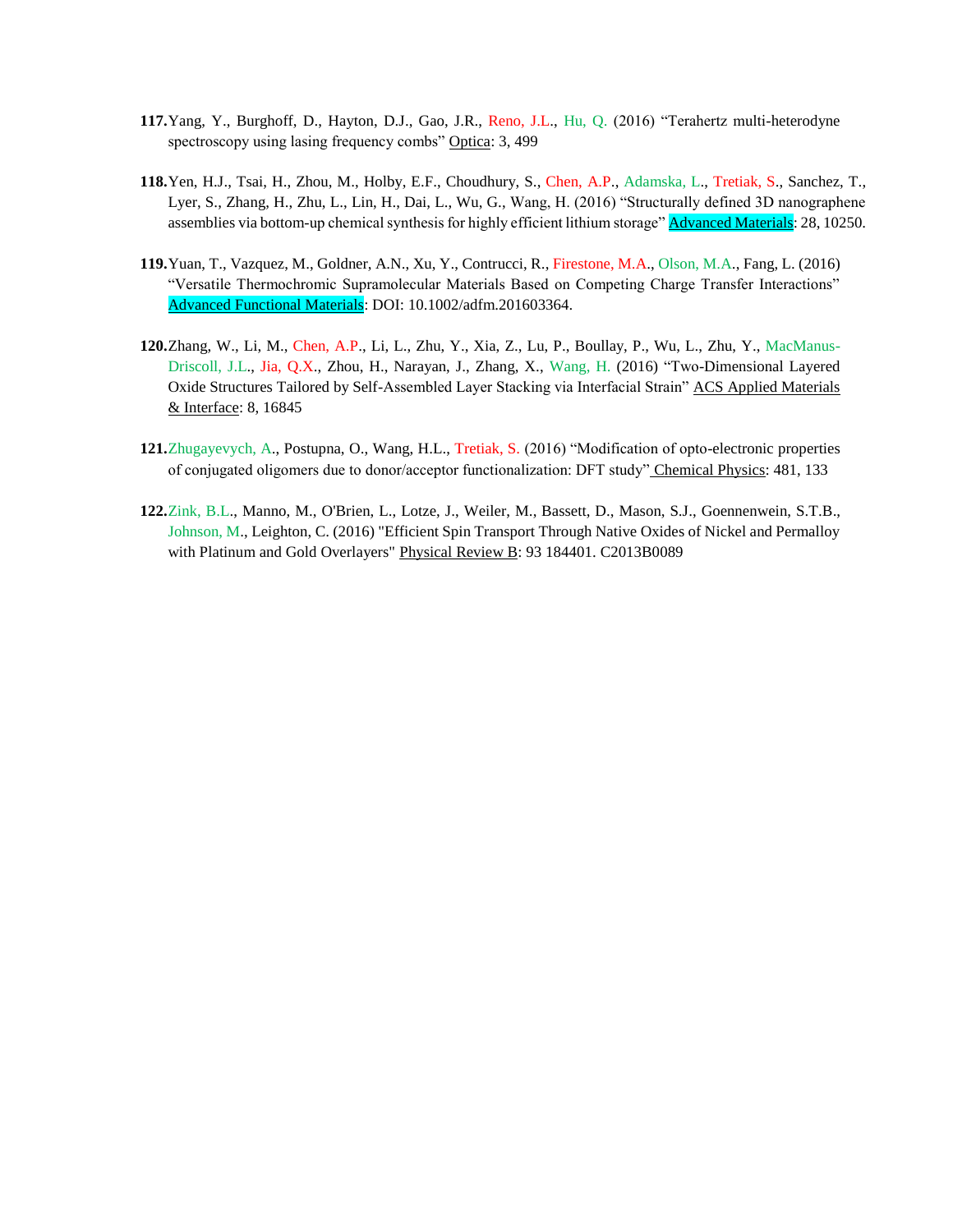| <b>List of NSRC High Impact Journals</b>            |
|-----------------------------------------------------|
| <b>ACS Nano</b>                                     |
| <b>Advanced Functional Materials</b>                |
| <b>Advanced Materials</b>                           |
| <b>Angewandte Chemie International Edition</b>      |
| <b>Applied Physics Letters</b>                      |
| <b>Chemistry of Materials</b>                       |
| <b>Journal of the American Chemical Society</b>     |
| <b>Nano Letters</b>                                 |
| <b>Nanoscale</b>                                    |
| <b>Nature</b>                                       |
| <b>Nature Chemistry</b>                             |
| <b>Nature Communications</b>                        |
| <b>Nature Materials</b>                             |
| <b>Nature Nanotechnology</b>                        |
| <b>Nature Photonics</b>                             |
| <b>Nature Physics</b>                               |
| <b>Physical Review Letters</b>                      |
| Proceedings of the National Academy of Sciences USA |
| <b>Science</b>                                      |
| <b>Small</b>                                        |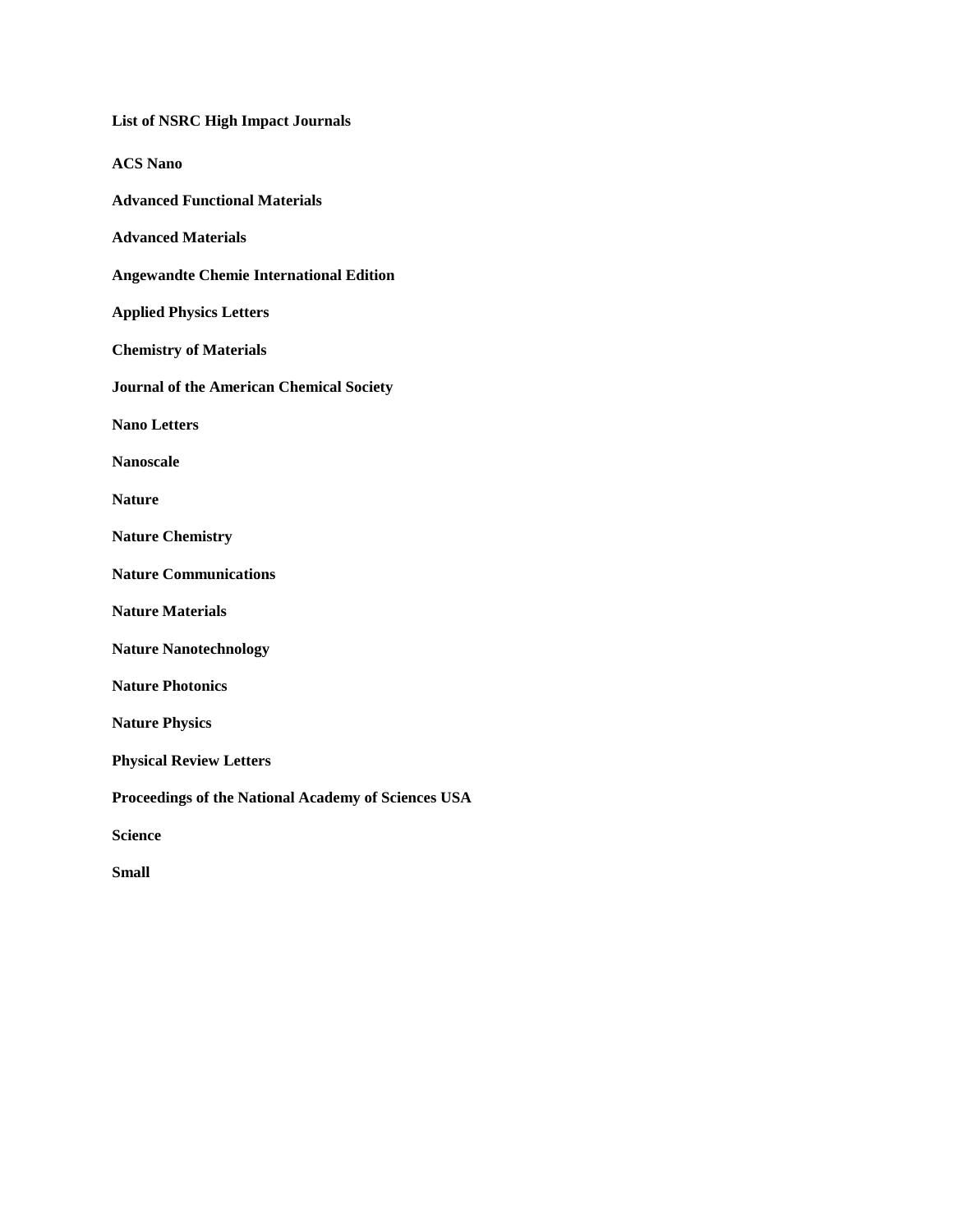## *High-Impact Publications (56):*

- **1.** Abraham, J.B.S., Aguirre, B.A., Pacheco, J.L., Vizkelethy, G., Bielejec, E. (2016) "Fabrication and characterization of a co-planar detector in diamond for low energy single ion implantation" Applied Physics Letters: 109, 063502; doi: [http://dx.doi.org/10.1063/1.4960968.](http://dx.doi.org/10.1063/1.4960968) U2013A0008
- **2.** Ahmed, T., Chen, A.P., McFarland, B., Wang, Q., Ohldag, H., Sandberg, R., Jia, Q.X., Yarotski, D.A., Zhu, J.X. (2016) "Site mixing on the XMCD spectrum in double perovskite  $Bi_2FeMnO<sub>6</sub>$ " Applied Physics Letters: 108, 242907
- **3.** Leroy, F., Passanante, T., Chynis, F., Curiotto, S., Bussmann, E.B., Muller, P. (2016) "Catalytically enhanced thermal decomposition of chemically grown silicon oxide layers of Si (001)" Applied Physics Letters: 108, 111601
- **4.** Dai, J.Y., Wang, D.X., Zhang, M., Niu, T.C., Li, A., Ye, M., Qiao, S., Ding, G.Q., Xie, X.M., Wang, Y.Q., Chu, P.K., Ding, F., Yuan, Q.H., Di, Z.F., Wang, X. (2016) "How the graphene domains are unidirectionally aligned on Ge $(110)$  surface", **Nano Letters** 16 3160-3165.
- **5.** Neupane, M., Alidoust, N., Hosen, M.M., Zhu, J.-X., Dimitri, K., Xu, S.-Y., Dhakal, N., Sankar, R., Belopolski, I., Sanchez, D.S., Chang, T.-R., Jeng, H.-T., Miyamoto, K., Okuda, T., Lin, H., Bansil, A., Kaczorowski, D., Chou, F., Hasan, M.Z., Durakiewicz, T. (2016) "Observation of the spin-polarized surface state in a noncentrosymmetric superconductor BiPd" Nature Communications: 7:13315
- **6.** Yen, H.J., Tsai, H., Zhou, M., Holby, E.F., Choudhury, S., Chen, A.P., Adamska, L., Tretiak, S., Sanchez, T., Lyer, S., Zhang, H., Zhu, L., Lin, H., Dai, L., Wu, G., Wang, H. (2016) "Structurally defined 3D nanographene assemblies via bottom-up chemical synthesis for highly efficient lithium storage" **Advanced Materials**: 28, 10250.
- **7.** Blancon, J.C., Nie, W., Neukirch, A.J., Gupta, G., Tretiak, S., Mohite, A.D., Crochet, J. (2016) "The effects of electronic impurities and electron-hole recombination dynamics on large-grain organic-inorganic perovskite photovoltaic efficiencies" Advanced Functional Materials: 26, 4283
- **8.** Bufford, D., Stauffer, D., Mook, W.M., Syed Asif, S.A., Boyce, B.L., Hattar, K. (2016) "High cycle fatigue in the transmission electron microscope" Nano Letters: 16, 85
- **9.** Choi, B., Torrezan, A.C., Strachan, J.P., Kotula, P.G., Lohn, A.J., Marinella, M.J., Li, Z., Williams, R.S., Yang, J.J. (2016) "High-speed and low-energy nitride memristors" Advanced Functional Materials: 26, 29.
- **10.** Erickson, J.D., Mednikov, E.G., Ivanov, S.A., Dahl, L.F. (2016) "Isolation and Structural Characterization of a Mackay 55-Metal-Atom Two-Shell Icosahedron of Pseudo-I<sub>h</sub> Symmetry,  $Pd_{55}L_{12}(m_3-CO)_{20}$  (L = PR<sub>3</sub>, R = Isopropyl): Comparative Analysis with Interior Two-Shell Icosahedral Geometries in Capped Three-Shell  $Pd_{145}$ , Pt-Centered Four-Shell Pd-Pt  $M_{165}$ , and Four-Shell Au<sub>133</sub> Nanoclusters" J. Am. Chem. Soc.: 138(5), 1502-1505.
- **11.** Grubjesic, S., Ringstrand, B.S., Jungjohann, K.L., Brombosz, S.M., Seifert, S., Firestone, M.A. (2016) "Cascade synthesis of a gold nanoparticle-network polymer composite" Nanoscale: 8, 2601.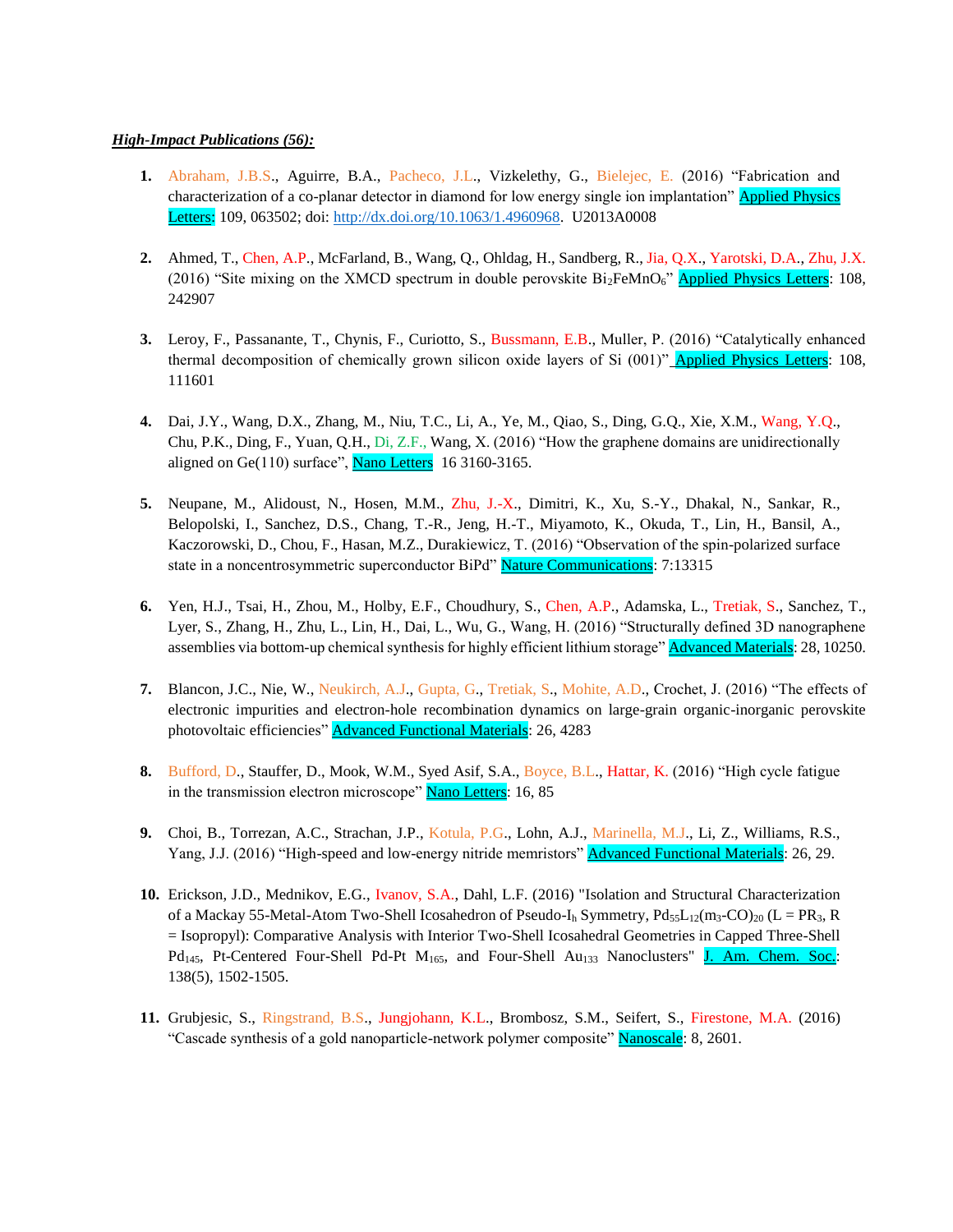- **12.** Hartmann, N.F., Pramanik, R., Dowgiallo, A.-M., Ihly, R., Blackburn, J.L., Doorn, S.K. (2016) "Photoluminescence Imaging of Polyfluorene Surface Structures on Semiconducting Carbon Nanotubes: Implications for Thin Film Exciton Transport" **ACS Nano:** 10, 11449.
- **13.** Laroche, D., Huang, S.H., Chuang, Y., Li, J.Y., Liu, C.W., Lu, T.M. (2016) "Magneto-transport analysis of an ultra-low density two-dimensional hole gas in an undoped strained Ge/SiGe heterostructure" **Applied** Physics Letters: 108, 233504
- **14.** Leenheer, A., Jungjohann, K.L., Zavadil, K., Harris, C.T. (2016) "Phase Boundary Propagation in Li-alloying battery electrodes revealed by liquid-cell TEM" ACS Nano: 10(6), 5670.
- **15.** Li, C., Liu, S., Luk, T.S., Figiel, J.J., Brener, I., Brueck, S.R.J., Wang, G.T. (2016) "Intrinsic polarization control in rectangular GaN nanowire lasers" Nanoscale: 8, 5682
- **16.** Li, Y., Zhou, W., Xin, S., Li, S., Zhu, J., Lü, X., Cui, Z., Jia, Q.X., Zhou, J., Zhao, Y., Goodenough, J. B., (2016) "Fluorine-Doped Antiperovskite Electrolyte for All-Solid-State Lithium-Ion Batteries" Angewandte Chemie International Edition: 55, 9965–9968.
- **17.** Li, Y., Zhou, W., Chen, X., Lü, X., Cui, Z., Xin, S., Xue, L., Jia, Q.X., Goodenough, J.B., (2016) "Mastering the Interface for Advanced All-Solid-State Lithium Rechargeable Batteries" Proceedings of the National Academy of Sciences: 113, 13313–13317.
- **18.** Lu, T.M., Gamble, J.K., Muller, R.P., Nielsen, E., Bethke, D., Ten Eyck, G.A., Pluym, T., Wendt, J.R., Dominguez, J., Lilly, M.P., Carroll, M.S., Wanke, M.C. (2016) "Fabrication of quantum dots in Si/SiGE heterostructures using a single metal-gate layer" **Applied Physics Letters**: 109, 093102
- **19.** Lu, T.M., Wang, G.T., Pan, W., Zhao, S., Mi, Z. (2016) "Electronic transport through Al/InN nanowire/Al junctions" **Applied Physics Letters**: 108, 063104 (5 pp.). U2014B0089
- **20.** Lü, X., Chen, A.P., Luo, Y., Lu, P., Dai, Y., Enriquez, E., Dowden, P., Xu, H., Kotula, P.G., Azad, A.K., Yarotski, D.A., Prasankumar, R.P., Taylor, A.J., Thompson, J.D., Jia, Q.X. (2016) "Conducting Interface in Oxide Homojunction: Understanding of Superior Properties in Black TiO<sub>2</sub>" Nano Letters: 16, 5751–5755
- **21.** Lü, X., Wang, Y., Stoumpos, C.C., Hu, Q., Guo, X., Chen, H., Yang, L., Smith, J., Yang, W., Zhao, Y., Xu, H., Kanatzidis, M.G., Jia, Q.X. (2016) "Enhanced Structural Stability and Photo Responsiveness CH<sub>3</sub>NH<sub>3</sub>SnI<sub>3</sub> Perovskite via Pressure-Induced Amorphization and Recrystallization" **Advanced Materials**: 28, 8663–8668.
- **22.** Mallajosyula, A.T., Gupta, G., Blackburn, J.L., Doorn, S.K., Mohite, A.D. (2016) "Role of Wrapping Polymer in Determining the Performance of Single Walled Carbon Nanotube Based Solar Cells", ACS Nano: 10, 10808.
- **23.** Myers, T.W., Bjorgaard, J.A., Brown, K.E., Chavez, D.E., Hanson, S.K., Scharff, R.J., Tretiak, S., Veauthier, J.M. (2016) "Energetic chromosphores: low-energy laser initiation in explosive Fe(II) Tetrazine complexes" Journal of the American Chemical Society: 138, 4685
- **24.** Singh, M., et al. (2016) "Electrostatically defined Silicon Quantum Dots with Counted Antimony Donor Implants" Applied Physics Letters: 108, 062101. C2014B0128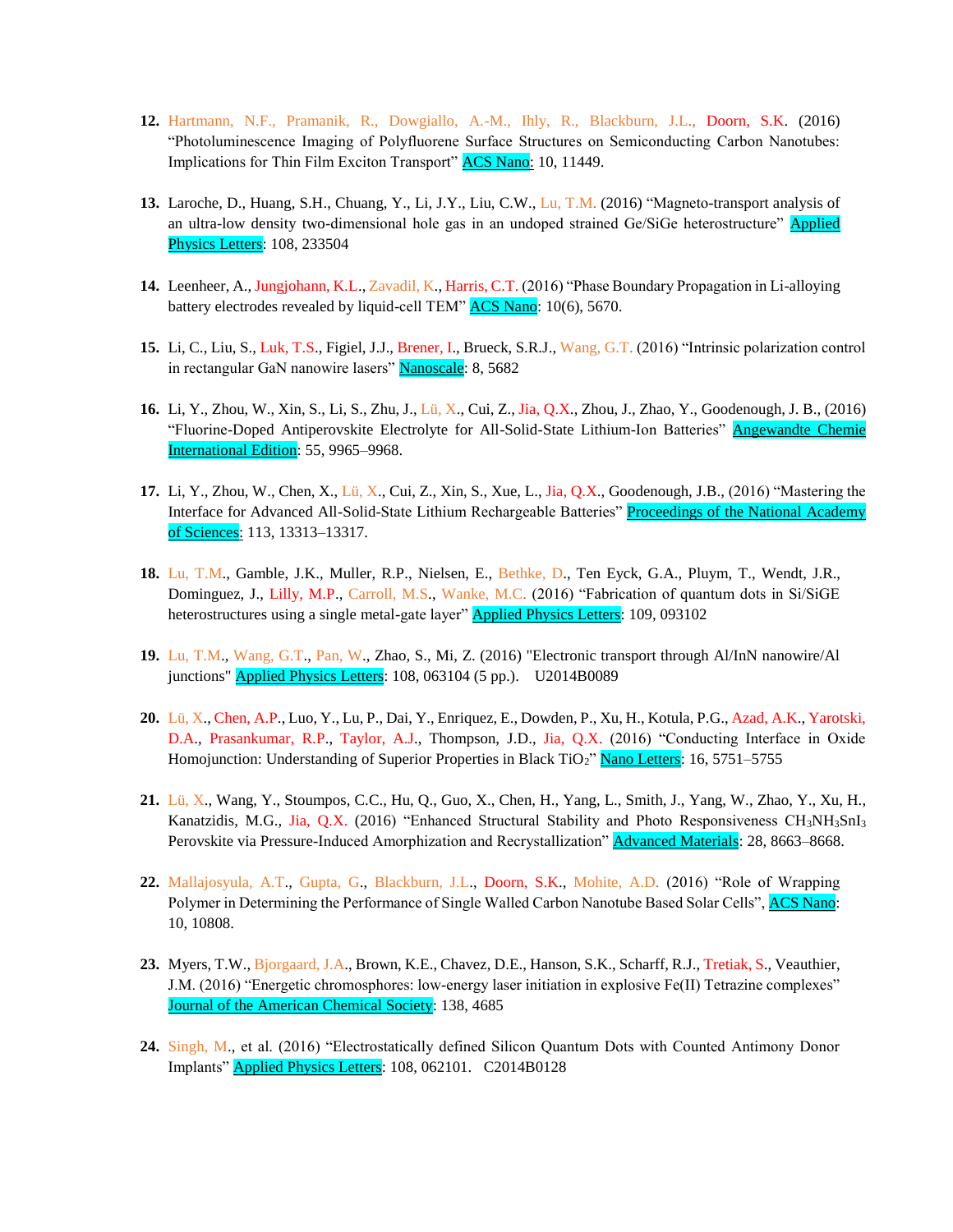- **25.** Tracy, L.A., Luhman, D.R., Carr, S.M., Bishop, N.C., Ten Eyck, G.A., Pluym, T., Wendt, J.R., Dominguez, J., Lilly, M.P., Carroll, M.S. (2016) "Single shot spin readout using a cryogenic hight-electron-mobility transistor amplifier at sub-Kelvin temperatures" **Applied Physics Letters**: 108, 063101
- **26.** Agrawal, A., Perahia, D., Grest, G.S. (2016) "Cluster morphology-polymer dynamics correlations in sulfonated polystyrene melts: computational study" **Physical Review Letters**: 116, 158001
- **27.** Albo, A., Hu, Q., Reno, J.L. (2016) "Room temperature negative differential resistance in terahertz quantum cascade laser structures" **Applied Physics Letters**: 109, 081102
- **28.** Butler, K.S., Durfee, P.N., Theron, C., Ashley, C.E., Carnes, E.C., Brinker, C.J. (2016) "Protocells: Modular Mesoporous silica Nanoparticle-Supported Lipid Bilayers for Drug Delivery" **Small**, 12, 16 C2014B0059
- **29.** Cho, S., Yun, C., Tappertzhofen, S., Kursumovic, A., Lee, S., Lu, P., Jia, Q.X., Fan, M., Jian, J., Wang, H., Hofmann, S., MacManus-Driscoll, J. L. (2016) "Self-assembled oxide films with tailored nanoscale ionic and electronic channels for controlled resistive switching" Nature communications: 7, 12373.
- **30.** Collins, A.M., Timlin, J.A., Anthony, S.M., Montaño, G.A. (2016) "Chlorosome nanocomposite mimics using a short-chain emphiphilic polymer as the membrane-organizing matrix" Nanoscale: 8, 15056-63
- **31.** Enriquez, E., Chen, A.P., Harrell, Z., Lü, X., Dowden, P., Koskelo, N., Janoschek, M., Chen, C., Jia, Q.X. (2016) "Oxygen vacancy-driven evolution of structural and electrical properties in SrFeO<sub>3</sub><sup>- $\delta$ </sup> thin films and a method of stabilization" **Applied Physics Letters**: 109, 141906.
- **32.** Enriquez, E., Zhang, Y., Chen, A.P., Bi, Z., Wang, Y., Fu, E., Harrell, Z., Lü, X., Dowden, P., Wang, H., Chen, C., Jia, Q.X. (2016) "Epitaxial growth and physical properties of ternary nitride thin films by polymer-assisted deposition" **Applied Physics Letters**: 109, 081907.
- **33.** Hartmann, N.F., Velizhanin, K.A., Haroz, E.H., Kim, M., Ma, X., Wang, Y., Htoon, H., Doorn, S.K. (2016) "Photoluminescence Dynamics of Aryl sp<sup>3</sup> Defect States in Single-Walled Carbon Nanotubes" **ACS Nano:** 10, 8355−8365.
- **34.** He, X., Gao, W., Xie, L., Li, B., Zhang, Q., Lei, S., Robinson, J.M., Hároz, E.H., Doorn, S.K., Wang, W., Vajtai, R., Ajayan, P.M., Adams, W.W., Hauge, R.H., Kono, J. (2016) "Wafer-scale monodomain films of spontaneously aligned single-walled carbon nanotubes" Nature Nanotechnology: Vol. 11, 633-639.
- **35.** Kao, T.Y., Reno, J.L., Hu, Q. (2016) "Phase-Locked laser arrays through global antenna mutual coupling" Nature Photonics: 10, 541
- **36.** Li, C., Liu, S., Luk, T.S., Figiel, J.J., Brener, I., Brueck, S.R.J., Wang, G.T. (2016) "Intrinsic polarization control in rectangular GaN nanowire lasers" Nanoscale: **8**, 5682-5687. 2016AC0012
- **37.** Li, L., Sun, L., Gomez-Diaz, S.J., Hogan, N.L., Lu, P., Khatkhatay, F., Zhang, W., Jian, J., Huang, J., Su, Q., Fan, M., Jacob, C., Li, J., Zhang, X., Jia, Q.X., Sheldon, M., Alù, A., Li, X., Wang, H. (2016) "Self-Assembled Epitaxial Au–Oxide Vertically Aligned Nanocomposites for Nanoscale Metamaterials" Nano Letters: 16, 3936.
- **38.** Lin, Y.-C., Bilgin, I., Ahmed, T., Chen, R., Pete, D., Kar, S., Zhu, J.-X., Gupta, G., Mohite, A., Yoo, J. (2016) "Charge transfer in crystalline germanium/monolayer  $M_0S_2$  heterostructures prepared by chemical vapor deposition" Nanoscale: 8, 18675-18681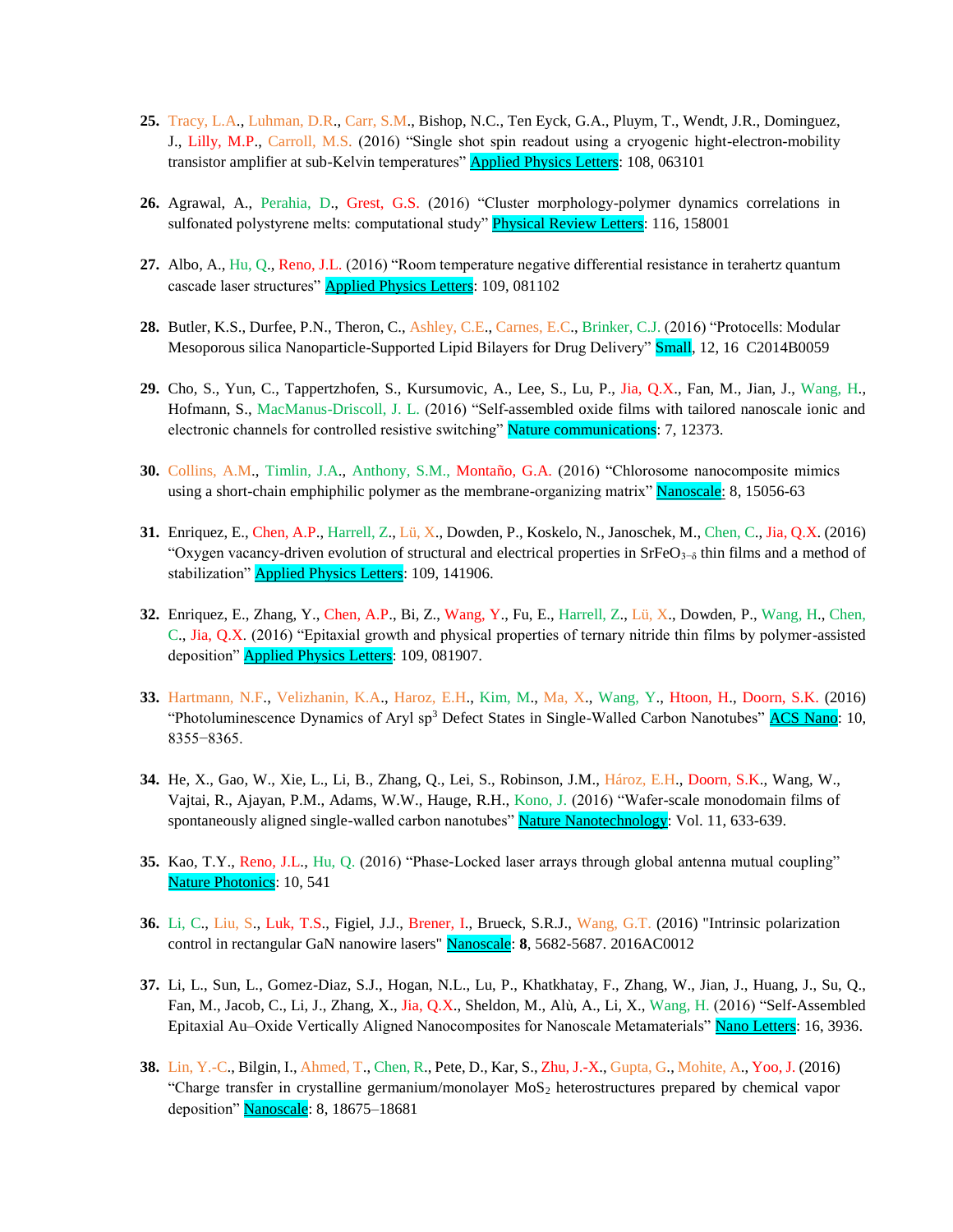- **39.** Liu, Y., Li, N., Shao, S., Gong, M., Wang, J., McCabe, R.J., Jiang, Y., Tomé, C.N. (2016) "Characterizing the boundary lateral to the shear direction of deformation twins in magnesium" Nature Communications: 7, 11577
- **40.** Liu, S., Sinclair, M.B., Saravi, S., Keeler, G.A., Yang, Y., Reno, J., Peake, G.M., Setzpfandt, F., Staude, I., Pertsch, T., Brener, I. (2016) "Resonantly enhanced second-harmonic generation using III-V semiconductor all-dielectric metasurfaces" Nano Letters: 16, 9
- **41.** Mahajan, K.D., Ruan, G., Dorcena, C.J., Vieira, G., Nabar, G., Bouxsein, N.F., Chalmers, J.J., Bachand, G.D., Sooryakumar, R., Winter, J.O. (2016) "Steering microtubule shuttle transport with dynamically controlled magnetic fields" Nanoscale: 8, 8641
- **42.** Nie, W., Blancon, J.C., Neukirch, A.J., Appavoo, K., Hsinhan, T., Chowalla, M., Alam, M.A., Sfeir, M.Y., Katan, C., Even, J., Tretiak, S., Crochet, J., Gupta, G., Mohite, A.D. (2016) "Light-Activated photocurrent degradation and self-healing in perovskite solar cells" Nature Communications: 7, 11574
- **43.** Neukirch, A.J., Nie, W., Blancon, J.C., Appavoo, K., Tsai, H., Sfeir, M.Y., Katan, C., Pedesseau, L, Even, J., Crochet, J.J., Gupta, G., Mohite, A.D., Tretiak, S. (2016) "Polaron stabilization by cooperative lattice distortion and cation rotations in hybrid perovskite materials" Nano Letters: 16, 3809
- **44.** Neupane, M., Alidoust, N., Hosen, M., Zhu, J.X., Dimitrim, K., Kaczorowski, D., Chou, F., Hasan, M., Durakiewicz, T. (2016) "Observation of the spin polarized surface state in a noncentrosymmetric superconductor BiPd" Nature Communications: 7, 13315
- **45.** Orfield, N.J., McBride, J.R., Wang, F., Buck, M.R., Keene, J.D., Reid, K.R., Htoon, H., Hollingsworth, J.A., Rosenthal, S.J. (2016) "Quantum Yield Heterogeneity in Nonblinking Quantum Dots Revealed by Atomic Structure-Quantum Optics Correlation." Acs Nano 10, 1960-1968.
- **46.** Paul, J., Stevens, C.E., Liu, C., Dey, P., McIntyre, C., Turkowski, V., Reno, J.L., Hilton, D.J., Karaiskaj, D. (2016) "Strong quantum coherence between Fermi liquid Mahan excitons" Physical Review Letters: 116, 157401.
- **47.** Pedesseau, L., Sapori, D., Traore, B., Robles, R., Fang, H.H., Loi, M.A., Tsai, H., Nie, W., Blancon, J.C., Neukirch, A., Tretiak, S., Mohite, A.D., Katan, C., Even, J., Kepenekian, M. (2016) "Advances and promises of layered halide hybrid perovskite semiconductors" ACS Nano: 10, 9776
- **48.** Qi, J., Lou, Z., Li, X., Reno, J.L., Pan, W., Watson, J.D., Manfra, M., Kono, J. (2016) "Collective nonperturbative coupling of 2D electrons with high-Q terahertz cavity photons" Nature Physics: 12
- **49.** Salerno, K.M., Agrawal, A., Perahia, D., Grest, G.S. (2016) Resolving Dynamic Properties of Polymers through Coarse-Grained Computational Studies" Physical Review Letters: 116, 058302. DOI 10.1103/PhysRevLett.116.058302
- **50.** Shen, Y., Chen, R., Yu, X., Wang, Q., Jungjohann, K.L., Dayeh, S.A., Wu, T. (2016) "Gibbs-Thomson Effect in Planar Nanowires: Orientation and Doping Modulated Growth" Nano Letters: 16(7), 4158.
- **51.** Sipahigil, A., Evans, R.E., Sukachev, D.D., Burek, M.J., Borregarrd, J., Bhaskar, M.K., Nguyen, C.T., Pacheco, J.L., Atikian, H.A., Meuwly, C., Camcaho, R.M., Jelezko, F., Bielejec, E., Park, H., Loncar, M.M.,